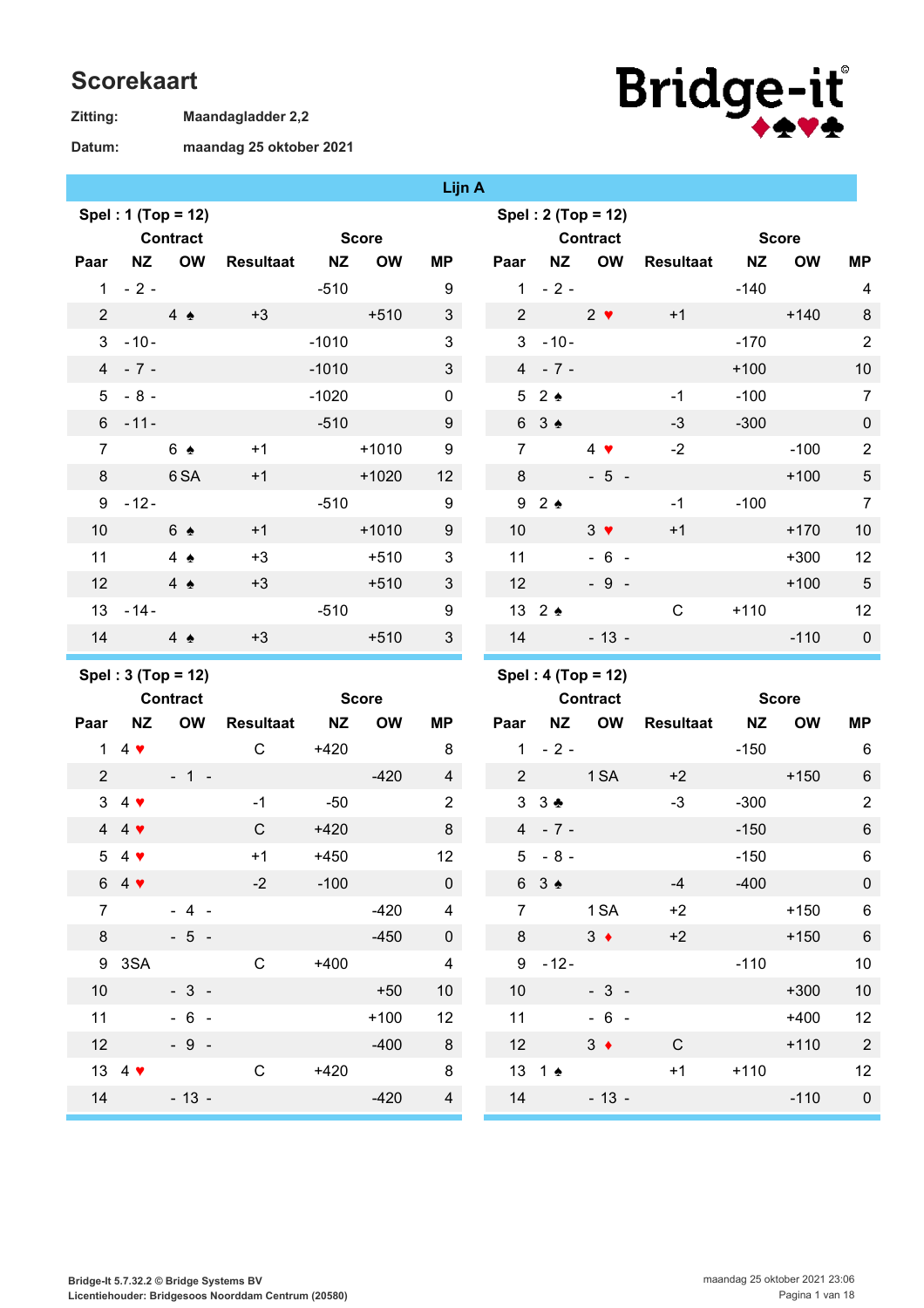|                 |                           | Spel: 5 (Top = 12) |                     |              |           |                 |                 |                                | Spel: 6 (Top = 12)          |                     |              |              |                  |
|-----------------|---------------------------|--------------------|---------------------|--------------|-----------|-----------------|-----------------|--------------------------------|-----------------------------|---------------------|--------------|--------------|------------------|
|                 |                           | <b>Contract</b>    |                     | <b>Score</b> |           |                 |                 |                                | <b>Contract</b>             |                     | <b>Score</b> |              |                  |
| Paar            |                           | NZ OW              | Resultaat NZ        |              | <b>OW</b> | ΜP              | Paar            | <b>NZ</b>                      | OW                          | Resultaat NZ        |              | <b>OW</b>    | <b>MP</b>        |
|                 | $1 - 14 -$                |                    |                     | -150         |           | 6               |                 |                                | $1\,4$ $\blacktriangledown$ | $+1$                | +450         |              | - 9              |
| $\overline{2}$  |                           | 1 SA               | $+1$                |              | $+120$    | $\overline{0}$  | $2^{\circ}$     |                                | $-11 -$                     |                     |              | $-420$       | $\boldsymbol{9}$ |
|                 | $3 - 4 -$                 |                    |                     |              | $-180$    | $\overline{4}$  |                 | $3\quad 4$                     |                             | $\mathsf{C}$        |              | $+420$       | $\sqrt{3}$       |
| $\overline{4}$  |                           | 1 SA               | $+3$                |              | $+180$    | 8               | $\overline{4}$  |                                | $-3 -$                      |                     |              | $-420$       | $\boldsymbol{9}$ |
| $5\phantom{.0}$ |                           | $3 \bullet$        | $\mathsf{C}$        |              | $+140$    | $\mathbf{3}$    | 5               |                                | $-12 -$                     |                     |              | $-420$       | $\boldsymbol{9}$ |
|                 | 62                        |                    | $-3$                | $-300$       |           | $\mathbf 1$     |                 | $64$ $\blacktriangledown$      |                             | $+1$                | $+450$       |              | $\boldsymbol{9}$ |
| $\overline{7}$  |                           | $-13-$             |                     |              | $+300$    | 11              | $7^{\circ}$     |                                | $-13 -$                     |                     |              | $-480$       | $\pmb{0}$        |
|                 | $8 - 9 -$                 |                    |                     | $-140$       |           | 9               |                 | 84                             |                             | $\mathsf{C}$        | $+420$       |              | $\mathfrak{S}$   |
| 9               |                           | $2 \bullet$        | $+1$                |              | $+140$    | $\mathbf{3}$    | 9               |                                | $-8 -$                      |                     |              | $-420$       | $\boldsymbol{9}$ |
| 10 <sup>°</sup> |                           | $-6-$              |                     |              | $+300$    | 11              | 10 <sup>°</sup> |                                | $-6 -$                      |                     |              | $-450$       | $\sqrt{3}$       |
|                 | $11 - 2 -$                |                    |                     | $-120$       |           | 12              |                 | 11 4 $\blacktriangledown$      |                             | $\mathsf{C}$        | $+420$       |              | $\sqrt{3}$       |
|                 | $12 - 5 -$                |                    |                     | $-140$       |           | 9               |                 | 12 4 $\blacktriangledown$      |                             | $\mathsf{C}$        | $+420$       |              | $\sqrt{3}$       |
|                 | 13 $2 \triangleleft$      |                    | $-3$                | $-300$       |           | $\mathbf{1}$    |                 | 13 4 $\blacktriangledown$      |                             | $+2$                | $+480$       |              | 12               |
|                 | 14 1 SA                   |                    | $+2$                |              | $+150$    | $6\overline{6}$ | 14              |                                | $-1 -$                      |                     |              | $-450$       | $\mathbf{3}$     |
|                 |                           |                    |                     |              |           |                 |                 |                                |                             |                     |              |              |                  |
|                 |                           |                    |                     |              |           |                 |                 |                                |                             |                     |              |              |                  |
|                 | <b>Contract</b>           | Spel: 7 (Top = 12) |                     | <b>Score</b> |           |                 |                 | <b>Contract</b>                | Spel: 8 (Top = 12)          |                     |              | <b>Score</b> |                  |
| Paar            |                           | NZ OW              | <b>Resultaat NZ</b> |              | <b>OW</b> | МP              |                 |                                | Paar NZ OW                  | <b>Resultaat NZ</b> |              | <b>OW</b>    | MP               |
|                 | 1 3SA                     |                    | $\overline{C}$      | +600         |           | 12              |                 | $1 - 14 -$                     |                             |                     | $-450$       |              | 8                |
|                 |                           | $2 - 11 -$         |                     |              | $-90$     | 12 <sup>°</sup> |                 | $2 \left( \frac{1}{2} \right)$ | 3 SA                        | $+4$                |              | $+520$       | 10               |
|                 |                           | 3 1 SA +1          |                     | $+120$       |           | $\mathbf{3}$    |                 | $3 - 4 -$                      |                             |                     | $+50$        |              | 12               |
|                 |                           | $4 - 3 -$          |                     |              | $-120$    | 9               | $\overline{4}$  |                                | $6 \triangle$               | $-1$                | a matang     | $-50$        | $\overline{0}$   |
| 5 <sup>5</sup>  |                           | $-12 -$            |                     |              | $-210$    | 2               | 5               |                                | 3 SA                        | $+2$                |              | $+460$       | 8                |
|                 | 6 2SA                     |                    | $+1$                | $+150$       |           | $6\phantom{1}$  |                 | $6 - 10 -$                     |                             |                     | $-450$       |              | $\, 8$           |
| 7 <sup>7</sup>  |                           | $-13 -$            |                     |              | $-120$    | 9               | $\overline{7}$  |                                | $4$ $\blacktriangledown$    | $+1$                |              | +450         | $\overline{4}$   |
|                 | $81$ $\blacktriangledown$ |                    | $+3$                | $+170$       |           | 8               |                 | $8 - 9 -$                      |                             |                     | $-990$       |              | $\mathbf 0$      |
| 9               |                           | $-8 -$             |                     |              | $-170$    | $\overline{4}$  | $9^{\circ}$     |                                | 6 SA                        | $\mathsf{C}$        |              | $+990$       | 12               |
|                 | 10                        | $-6 -$             |                     |              | $-150$    | $6\overline{6}$ |                 | 10                             | $4 \bullet$                 | $+1$                |              | $+450$       | $\overline{4}$   |
|                 | 11 $2 \div$               |                    | $\mathsf{C}$        | $+90$        |           | $\mathbf 0$     |                 | $11 - 2 -$                     |                             |                     | $-520$       |              | $\overline{2}$   |
|                 | 12 2SA                    |                    | $+3$                | $+210$       |           | 10 <sup>1</sup> |                 | $12 - 5 -$                     |                             |                     | $-460$       |              | $\overline{4}$   |
|                 | 13 1SA                    |                    | $+1$                | $+120$       |           | $\mathbf{3}$    |                 | $13 - 7 -$                     |                             |                     | $-450$       |              | 8                |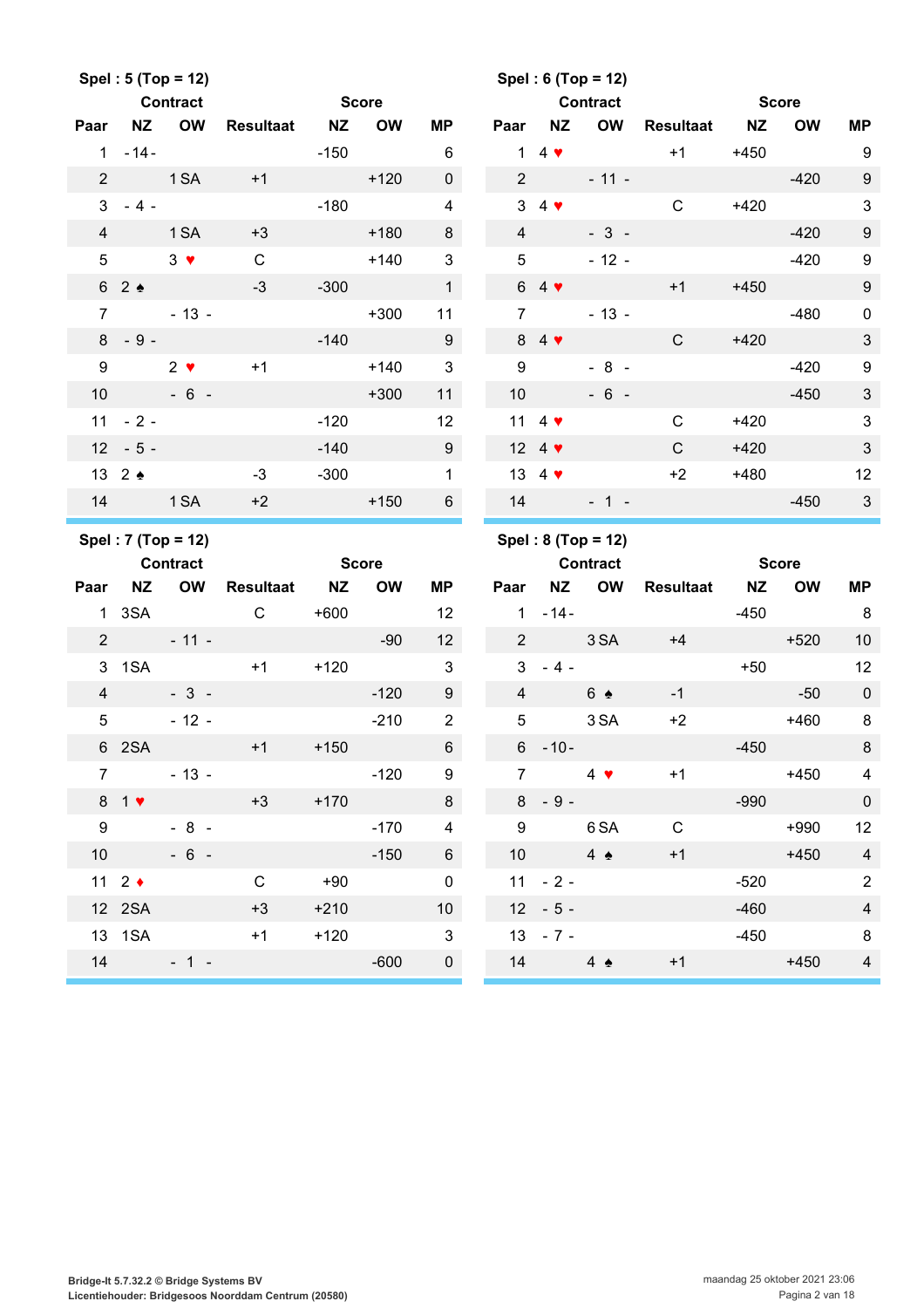|                 |                           | Spel: 9 (Top = 12)                     |                  |              |           |                          |                 |                             | Spel: 10 (Top = 12)   |                  |              |                           |                         |
|-----------------|---------------------------|----------------------------------------|------------------|--------------|-----------|--------------------------|-----------------|-----------------------------|-----------------------|------------------|--------------|---------------------------|-------------------------|
|                 |                           | <b>Contract</b>                        |                  | <b>Score</b> |           |                          |                 |                             | <b>Contract</b>       |                  | <b>Score</b> |                           |                         |
| Paar            | NZ                        | <b>OW</b>                              | <b>Resultaat</b> | <b>NZ</b>    | <b>OW</b> | ΜP                       | Paar            | <b>NZ</b>                   | OW                    | Resultaat NZ     |              | <b>OW</b>                 | MP                      |
|                 | $1 - 4 -$                 |                                        |                  | $-110$       |           | $\overline{7}$           |                 | $1 \quad 3 \Leftrightarrow$ |                       | $\mathsf{C}$     | $+140$       |                           | $5\phantom{.0}$         |
|                 | $2 - 9 -$                 |                                        |                  | $+100$       |           | 11                       |                 | $2 \quad 3 \Leftrightarrow$ |                       | $\mathsf{C}$     | $+140$       |                           | $\sqrt{5}$              |
| $\mathbf{3}$    | $-8-$                     |                                        |                  | $-110$       |           | $\overline{7}$           |                 | 32                          |                       | $+1$             | $+140$       |                           | $\sqrt{5}$              |
| $\overline{4}$  |                           | 3 <sub>2</sub>                         | $\mathsf{C}$     |              | $+110$    | 5 <sup>5</sup>           | $\overline{4}$  |                             | $-1 -$                |                  |              | $-140$                    | $\overline{7}$          |
| $5\overline{)}$ | $-6-$                     |                                        |                  | $+100$       |           | 11                       | $5\overline{)}$ | $3 \triangle$               |                       | $\mathsf{C}$     | $+140$       |                           | $\sqrt{5}$              |
| $6\phantom{1}$  |                           | $3 \bullet$                            | $-1$             |              | $-100$    | 1                        | $6\overline{6}$ |                             | $-5 -$                |                  |              | $-140$                    | $\overline{7}$          |
|                 | $7 - 14 -$                |                                        |                  | $-140$       |           | $\mathbf 0$              |                 | 72                          |                       | $+2$             | $+170$       |                           | 12                      |
| 8               |                           | $2 \bullet$                            | $\mathsf C$      |              | $+110$    | $5\phantom{.0}$          | 8               |                             | $-3-$                 |                  |              | $-140$                    | $\overline{7}$          |
| 9               |                           | 3 SA                                   | $-1$             |              | $-100$    | $\mathbf{1}$             | 9               |                             | $-2-$                 |                  |              | $-140$                    | $\overline{7}$          |
| 10              |                           | 2 SA                                   | $\mathsf{C}$     |              | $+120$    | 9                        | 10              |                             | $-11 -$               |                  |              | $-140$                    | $\overline{7}$          |
|                 | $11 - 10 -$               |                                        |                  | $-120$       |           | $\sqrt{3}$               |                 | 11 1 $\triangle$            |                       | $+2$             | $+140$       |                           | $\sqrt{5}$              |
| 12              |                           | 2 SA                                   | $\mathsf{C}$     |              | $+120$    | 9                        | 12              |                             | $-13 -$               |                  |              | $-140$                    | $\overline{7}$          |
|                 | $13 - 12 -$               |                                        |                  | $-120$       |           | $\mathbf{3}$             |                 | 13 3 $\triangle$            |                       | $\mathsf{C}$     | $+140$       |                           | $\sqrt{5}$              |
| 14              |                           | $\sim$ 2 $\sqrt{ }$                    | $+1$             |              | $+140$    | 12                       | 14              |                             | $-7 -$                |                  |              | $-170$                    | $\pmb{0}$               |
|                 |                           |                                        |                  |              |           |                          |                 |                             |                       |                  |              |                           |                         |
|                 |                           |                                        |                  |              |           |                          |                 |                             |                       |                  |              |                           |                         |
|                 |                           | Spel: 11 (Top = 12)<br><b>Contract</b> |                  | <b>Score</b> |           |                          |                 |                             | Spel: 12 (Top = 12)   |                  |              |                           |                         |
| Paar            | <b>NZ</b>                 | OW                                     | <b>Resultaat</b> | <b>NZ</b>    | <b>OW</b> | MР                       | Paar            | <b>NZ</b>                   | <b>Contract</b><br>OW | <b>Resultaat</b> | <b>NZ</b>    | <b>Score</b><br><b>OW</b> | MP                      |
|                 | $1 - 4 -$                 |                                        |                  | $+100$       |           | $\overline{5}$           | 1               | 3SA                         |                       | $\mathsf{C}$     | $+600$       |                           | 9                       |
|                 | $2 - 9 -$                 |                                        |                  | $-510$       |           | $\mathbf 0$              |                 | 2 3SA                       |                       | $-2$             | $-200$       |                           | $\overline{2}$          |
|                 | $3\quad 4$                |                                        | $\mathsf C$      | $+420$       |           | 12                       |                 | 3 3 SA                      |                       | $\mathsf{C}$     | $+600$       |                           | $\boldsymbol{9}$        |
| $\overline{4}$  |                           | $5 \bullet x$                          | $-1$             |              | $-100$    | $\overline{7}$           | $\overline{4}$  |                             | $-1 -$                |                  |              | $-600$                    | $\mathbf{3}$            |
|                 | 5 2SA                     |                                        | $+2$             | $+180$       |           | 10 <sup>°</sup>          |                 | 5 4SA                       |                       | $-2$             | $-200$       |                           | $\overline{2}$          |
| 6               |                           | $-5-$                                  |                  |              | $-180$    | $2^{\circ}$              | $6\overline{6}$ |                             | $-5 -$                |                  |              | $+200$                    | 10                      |
|                 | $73$ $\blacktriangledown$ |                                        | $+1$             | $+170$       |           | 8                        |                 | 7 3SA                       |                       | $-2$             | $-200$       |                           | $2^{\circ}$             |
|                 |                           | $8 - 3 -$                              |                  |              | $-420$    | $\overline{\phantom{0}}$ |                 | $8 - 1$                     | $-3 -$                |                  |              | $-600$                    | $\overline{\mathbf{3}}$ |
| 9               |                           | $4 \triangle x$                        | $\mathsf{C}$     |              | $+510$    | 12                       |                 | $9 \qquad \qquad$           | $-2 -$                |                  |              | $+200$                    | 10                      |
|                 |                           | 10 4 $\clubsuit$                       | $\mathsf{C}$     |              | $+130$    | 10 <sub>1</sub>          |                 | 10                          |                       | $-11 -$          |              | $-660$                    | $\overline{0}$          |
|                 | $11 - 10 -$               |                                        |                  | $-130$       |           | $\overline{2}$           |                 |                             | 11 3SA                | $+2$             | $+660$       |                           | 12                      |
|                 |                           | 12 $5 \triangle x$                     | $-1$             |              | $-100$    | $\overline{7}$           |                 | $12$ and $12$               |                       | $-13 - 12$       |              | $+100$                    | 6                       |
|                 |                           | $13 - 12 -$                            |                  | $+100$       |           | $\overline{5}$           |                 |                             | 13 3SA                | $-1$ and $-1$    |              | $-100$                    | 6                       |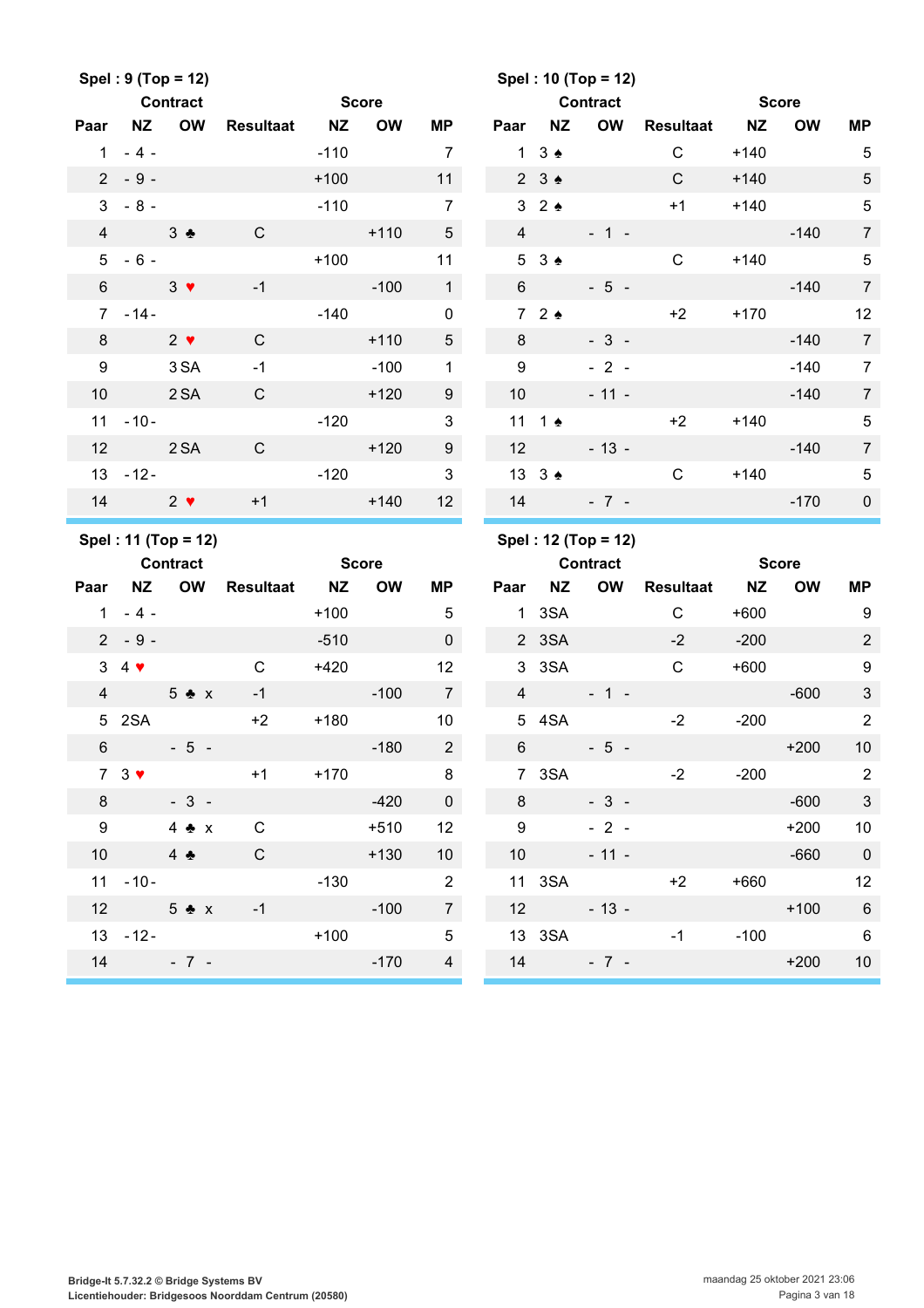|                |                                 | Spel: 13 (Top = 12) |                  |              |           |                 |                 |                          | Spel: 14 (Top = 12) |                           |        |              |                  |
|----------------|---------------------------------|---------------------|------------------|--------------|-----------|-----------------|-----------------|--------------------------|---------------------|---------------------------|--------|--------------|------------------|
|                |                                 | <b>Contract</b>     |                  | <b>Score</b> |           |                 |                 |                          | <b>Contract</b>     | <b>Example 2018</b> Score |        |              |                  |
| Paar           | <b>NZ</b>                       | <b>OW</b>           | Resultaat        | <b>NZ</b>    | <b>OW</b> | ΜP              | Paar            | <b>NZ</b>                | <b>OW</b>           | Resultaat NZ              |        | <b>OW</b>    | <b>MP</b>        |
|                | 1 1 SA                          |                     | $+2$             | $+150$       |           | 11              |                 | $1 - 11 -$               |                     |                           | $+100$ |              | 10               |
|                | 2 3SA                           |                     | $-2$             | $-200$       |           | $\mathbf{1}$    |                 | $2 - 5 -$                |                     |                           | $-110$ |              | $\sqrt{5}$       |
| 3              |                                 | $-12 -$             |                  |              | $-120$    | $\overline{4}$  | 3               |                          | $2 \bullet$         | $+1$                      |        | $+140$       | 11               |
|                | $42$ $\blacktriangledown$       |                     | $\mathsf{C}$     | $+110$       |           | $6\phantom{1}$  |                 | $4 - 14 -$               |                     |                           | $+50$  |              | $\, 8$           |
| 5              |                                 | $-2-$               |                  |              | $+200$    | 11              | 5               |                          | $2 \bullet$         | $\mathsf C$               |        | $+110$       | $\overline{7}$   |
| $6\phantom{1}$ |                                 | $-9 -$              |                  |              | $-150$    | $\mathbf 1$     | $6\overline{6}$ |                          | $2 \bullet$         | $\mathsf{C}$              |        | $+110$       | $\overline{7}$   |
|                | 7 3SA                           |                     | $-2$             | $-200$       |           | $\mathbf{1}$    | $7^{\circ}$     | $-8 -$                   |                     |                           | $-140$ |              | $\mathbf{1}$     |
| 8              |                                 | $-7 -$              |                  |              | $+200$    | 11              | 8               |                          | $2 \bullet$         | $+1$                      |        | $+140$       | 11               |
| 9              | 1SA                             |                     | $+2$             | $+150$       |           | 11              | 9               | $-6-$                    |                     |                           | $-110$ |              | $\sqrt{5}$       |
| 10             |                                 | $-13 -$             |                  |              | $+100$    | 8               | 10 <sup>°</sup> |                          | $-13 -$             |                           |        | $-120$       | $\pmb{0}$        |
| 11             |                                 | $-1 -$              |                  |              | $-150$    | $\mathbf{1}$    | 11              |                          | $3 \bullet$         | $-2$                      |        | $-100$       | $\overline{2}$   |
|                | 12 1SA                          |                     | $+1$             | $+120$       |           | 8               |                 | $12 - 3 -$               |                     |                           | $-140$ |              | $\mathbf{1}$     |
|                | 13 3SA                          |                     | $-1$             | $-100$       |           | $\overline{4}$  |                 | 13 2SA                   |                     | $\mathsf{C}$              | $+120$ |              | 12               |
|                |                                 | $14 - 4 -$          |                  |              | $-110$    | $6\overline{6}$ |                 | 14 $3 \sqrt{ }$          |                     | $-1$                      |        | $-50$        | $\overline{4}$   |
|                |                                 |                     |                  |              |           |                 |                 |                          |                     |                           |        |              |                  |
|                |                                 | Spel: 15 (Top = 12) |                  |              |           |                 |                 |                          | Spel: 16 (Top = 12) |                           |        |              |                  |
|                |                                 | <b>Contract</b>     |                  | <b>Score</b> |           |                 |                 |                          | <b>Contract</b>     |                           |        | <b>Score</b> |                  |
| Paar           | <b>NZ</b>                       | <b>OW</b>           | <b>Resultaat</b> | <b>NZ</b>    | <b>OW</b> | <b>MP</b>       | Paar            | <b>NZ</b>                | OW                  | Resultaat NZ              |        | <b>OW</b>    | <b>MP</b>        |
|                | $1 \quad 3 \blacktriangleright$ |                     | $+1$             | $+170$       |           | 9               | $\mathbf{1}$    | $3 \triangleleft$        |                     | C                         | $+140$ |              | $\mathbf{3}$     |
|                | $2 \cdot 2 \cdot$               |                     | $+1$             | $+140$       |           | $\overline{4}$  |                 | $2\quad5$ $\bullet$      |                     | $\mathsf{C}$              | $+400$ |              | 12               |
| 3              |                                 | $-12 -$             |                  |              | $-200$    | 0               | 3               |                          | $-12 -$             |                           |        | $-130$       | 12               |
|                | $42$ $\blacktriangledown$       |                     | $+2$             | $+170$       |           | 9               |                 | $43 \triangle$           |                     | $\mathsf{C}$              | $+140$ |              | $\sqrt{3}$       |
| 5              |                                 | $-2-$               |                  |              | $-140$    | 8               | 5               |                          | $-2-$               |                           |        | $-400$       | $\pmb{0}$        |
| $6\phantom{.}$ |                                 | $-9-$               |                  |              | $-140$    | 8               | $6\,$           |                          | $-9 -$              |                           |        | $-150$       | $\sqrt{5}$       |
|                | 74                              |                     | $-2$             | $-200$       |           | $\mathbf 0$     |                 | $73$ $\bullet$           |                     | $+2$                      | $+150$ |              | $7^{\circ}$      |
|                | $8 -$                           | $-7 -$              |                  |              | $+200$    | 12 <sup>°</sup> |                 | $8 - 8$                  | $-7 -$              |                           |        | $-150$       | $5\,$            |
|                | $92$ $\blacktriangleright$      |                     | $+1$             | $+140$       |           | $\overline{4}$  |                 | $9\quad 4 \cdot \bullet$ |                     | $+1$                      |        | $+150$       | $7\overline{ }$  |
|                | 10                              | $-13 -$             |                  |              | $-140$    | 8               | 10 <sup>1</sup> |                          | $3 \vee$            | $-2$                      |        | $-200$       | $\sqrt{2}$       |
|                | 11                              | $-1 -$              |                  |              | $-170$    | $\mathbf{3}$    |                 | $11 -$                   | $-1 -$              |                           |        | $-140$       | 9                |
|                | 12 $2 \blacktriangledown$       |                     | $+3$             | $+200$       |           | 12 <sup>°</sup> |                 | 12 $3$ $\bullet$         |                     | $+1$                      | $+130$ |              | $\pmb{0}$        |
|                | 13 $2 \blacktriangledown$       |                     | $+1$             | $+140$       |           | $\overline{4}$  |                 | $13 - 10 -$              |                     |                           | $+200$ |              | 10               |
| 14             |                                 | $-4$ -              |                  |              | $-170$    | 3 <sup>7</sup>  |                 | 14                       | $-4-$               |                           |        | $-140$       | $\boldsymbol{9}$ |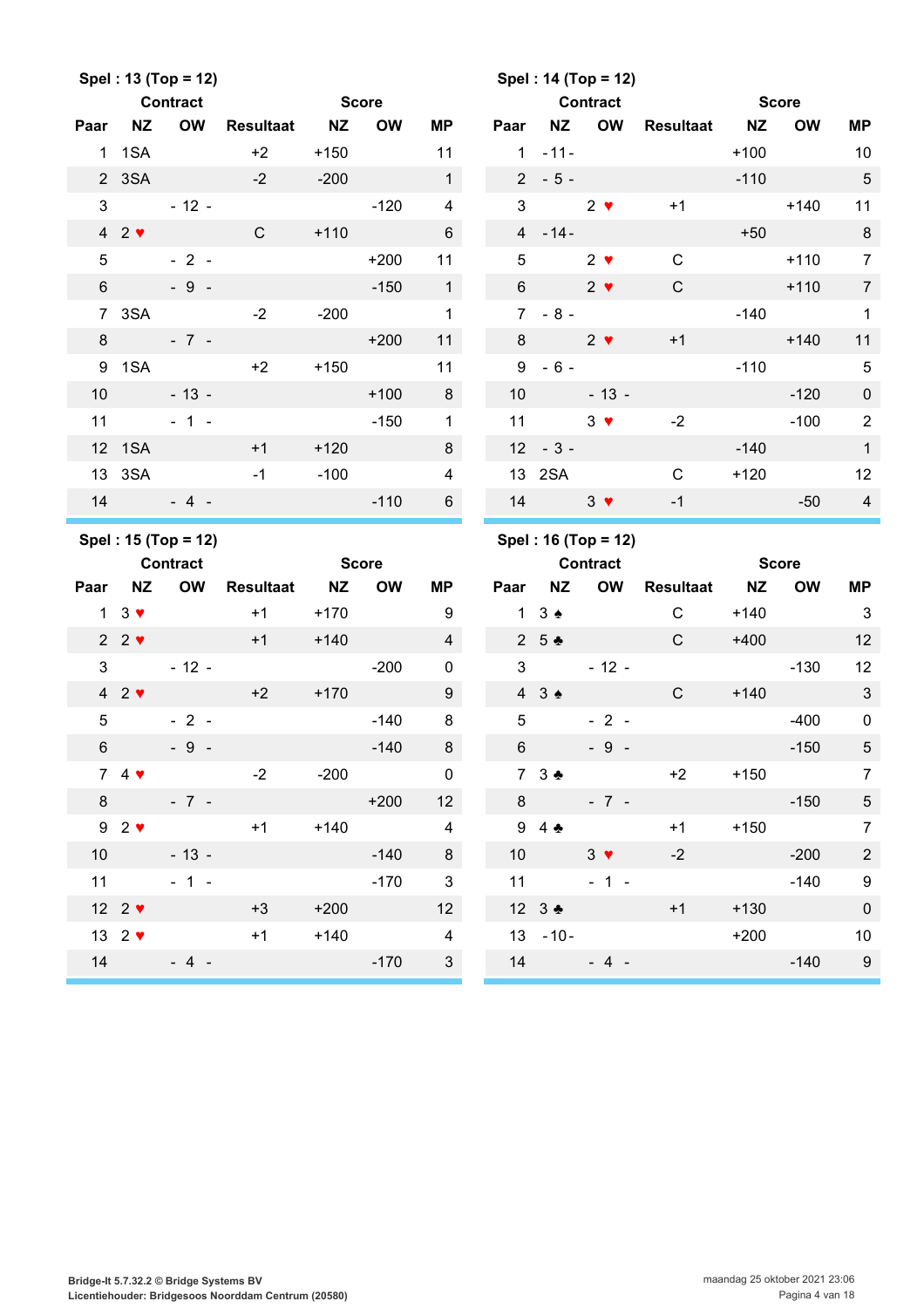|                |                       | Spel: 17 (Top = 12)<br><b>Contract</b> |                  | <b>Score</b> |           |                                    |                |                  | Spel: 18 (Top = 12)<br><b>Contract</b> |                  | <b>Score</b> |              |                         |
|----------------|-----------------------|----------------------------------------|------------------|--------------|-----------|------------------------------------|----------------|------------------|----------------------------------------|------------------|--------------|--------------|-------------------------|
| Paar           | <b>NZ</b>             | OW                                     | Resultaat NZ     |              | <b>OW</b> | <b>MP</b>                          | Paar           | NZ               | <b>OW</b>                              | Resultaat        | <b>NZ</b>    | <b>OW</b>    | <b>MP</b>               |
| $\mathbf{1}$   |                       | $-12 -$                                |                  |              | $+50$     | 11                                 | $\mathbf{1}$   |                  | $3 \triangleleft$                      | $-1$             |              | $-50$        | 8                       |
|                | 2 3SA                 |                                        | $\mathsf{C}$     | $+400$       |           | $\,6\,$                            | 2 <sup>1</sup> | $-3-$            |                                        |                  | $+50$        |              | $\overline{\mathbf{4}}$ |
| 3              |                       | $-2-$                                  |                  |              | $-400$    | $\,6\,$                            | 3              |                  | $4 \triangle$                          | $-1$             |              | $-50$        | $\, 8$                  |
| $\overline{4}$ |                       | $-5 -$                                 |                  |              | $-430$    | $\mathfrak{S}$                     | $\overline{4}$ |                  | $3 \triangle$                          | $-1$             |              | $-50$        | $\, 8$                  |
|                | 5 3SA                 |                                        | $+1$             | $+430$       |           | 9                                  | 5              | $-4-$            |                                        |                  | $+50$        |              | $\overline{\mathbf{4}}$ |
|                | 6 3 ♣                 |                                        | $\mathsf{C}$     | $+110$       |           | $\overline{\mathbf{4}}$            |                | 64               |                                        | $\mathsf{C}$     | $+130$       |              | 10                      |
| $\overline{7}$ |                       | $-6 -$                                 |                  |              | $-110$    | 8                                  | $\mathbf{7}$   |                  | $-6 -$                                 |                  |              | $-130$       | $\sqrt{2}$              |
| 8              |                       | $-13 -$                                |                  |              | $-490$    | $\mathbf 0$                        | 8              |                  | $5 \triangle x$                        | $-3$             |              | $-500$       | $\pmb{0}$               |
|                | 9 3SA                 |                                        | $+1$             | $+430$       |           | $\boldsymbol{9}$                   | 9              | $-10-$           |                                        |                  | $+50$        |              | $\overline{\mathbf{4}}$ |
| 10             |                       | $-9 -$                                 |                  |              | $-430$    | $\mathfrak{S}$                     | 10             |                  | $3 \triangle$                          | $-1$             |              | $-50$        | $\bf 8$                 |
| 11             | 3SA                   |                                        | $-1$             | $-50$        |           | $\mathbf 1$                        | 11             | $-14-$           |                                        |                  | $+50$        |              | $\overline{\mathbf{4}}$ |
|                | 12 3SA                |                                        | $-1$             | $-50$        |           | $\mathbf{1}$                       |                | $12 - 1 -$       |                                        |                  | $+50$        |              | $\overline{4}$          |
|                | 13 3SA                |                                        | $+3$             | $+490$       |           | 12                                 |                | $13 - 8 -$       |                                        |                  | $+500$       |              | 12                      |
| 14             |                       | $-11 -$                                |                  |              | $+50$     | 11                                 |                | 14               | $3 \triangle$                          | $-1$             |              | $-50$        | 8                       |
|                |                       |                                        |                  |              |           |                                    |                |                  |                                        |                  |              |              |                         |
|                |                       | Spel: 19 (Top = 12)                    |                  |              |           |                                    |                |                  | Spel: 20 (Top = 12)                    |                  |              |              |                         |
|                |                       | <b>Contract</b>                        |                  | <b>Score</b> |           |                                    |                |                  | <b>Contract</b>                        |                  |              | <b>Score</b> |                         |
| Paar           | <b>NZ</b>             | OW                                     | <b>Resultaat</b> | NZ           | <b>OW</b> | МP                                 | Paar           | <b>NZ</b>        | OW                                     | <b>Resultaat</b> | <b>NZ</b>    | <b>OW</b>    | <b>MP</b>               |
| $\mathbf{1}$   |                       | 1 SA                                   | $+1$             |              | $+120$    | 10                                 | $\mathbf{1}$   |                  | $2 \triangle$                          | $\mathsf{C}$     |              | $+110$       | $-5$                    |
|                | 2 1SA                 |                                        | $+1$             | $+120$       |           | 12                                 |                | $2 - 3 -$        |                                        |                  | $+100$       |              | 11                      |
| 3              |                       | $-2-$                                  |                  |              | $-120$    | $\pmb{0}$                          | 3              |                  | $3 \triangleleft$                      | $-1$             |              | $-100$       | $\mathbf{1}$            |
| $\overline{4}$ | $1 \bullet$           |                                        | $\mathsf{C}$     |              | $+80$     | $\overline{4}$                     | $\overline{4}$ |                  | $2 \triangle$                          | $\mathsf{C}$     |              | $+110$       | $\sqrt{5}$              |
| 5 <sup>5</sup> | $-4-$                 |                                        |                  | $-80$        |           | 8                                  |                | $5 - 4 -$        |                                        |                  | $-110$       |              | $\overline{7}$          |
| $6\phantom{.}$ | $-7 -$                |                                        |                  | $-110$       |           | $\overline{4}$                     |                | $6 - 7 -$        |                                        |                  | $-140$       |              | $\sqrt{2}$              |
| $\overline{7}$ |                       | 2 <sub>2</sub>                         | $\mathsf{C}$     |              | $+110$ 8  |                                    | 7 <sup>1</sup> |                  | $2 \triangleleft$                      | $+1$             |              | $+140$       | 10                      |
|                | 8 2 SA                |                                        | $-1$             |              | $-100$    | $\overline{2}$                     |                | $8 - 8$          | $3 \triangle$                          | $\mathsf{C}$     |              | $+140$       | $10$                    |
|                |                       | $9 - 10 -$                             |                  | $-150$       |           | $\mathbf 0$                        |                | $9 - 10 -$       |                                        |                  | $+100$       |              | 11                      |
|                | 10 2 SA               |                                        | $+1$             |              | $+150$    | 12 <sup>2</sup>                    |                | 10               | $2 \triangleleft$                      | $-1$             |              | $-100$       | $\overline{1}$          |
|                | $11 - 14 -$           |                                        |                  | $-90$        |           | $6\overline{6}$                    |                | $11 - 14 -$      |                                        |                  | $-140$       |              | $\sqrt{2}$              |
|                | $12 - 1 -$            |                                        |                  | $-120$       |           | $\overline{2}$                     |                | $12 - 1 -$       |                                        |                  | $-110$       |              | $\overline{7}$          |
|                | $13 - 8 -$<br>14 1 SA |                                        | $\mathsf{C}$     | $+100$       | $+90$     | 10 <sup>°</sup><br>$6\overline{6}$ |                | $13 - 8 -$<br>14 | 3 <sub>2</sub>                         | $\mathsf{C}$     | $-140$       | $+140$       | $\sqrt{2}$<br>$10$      |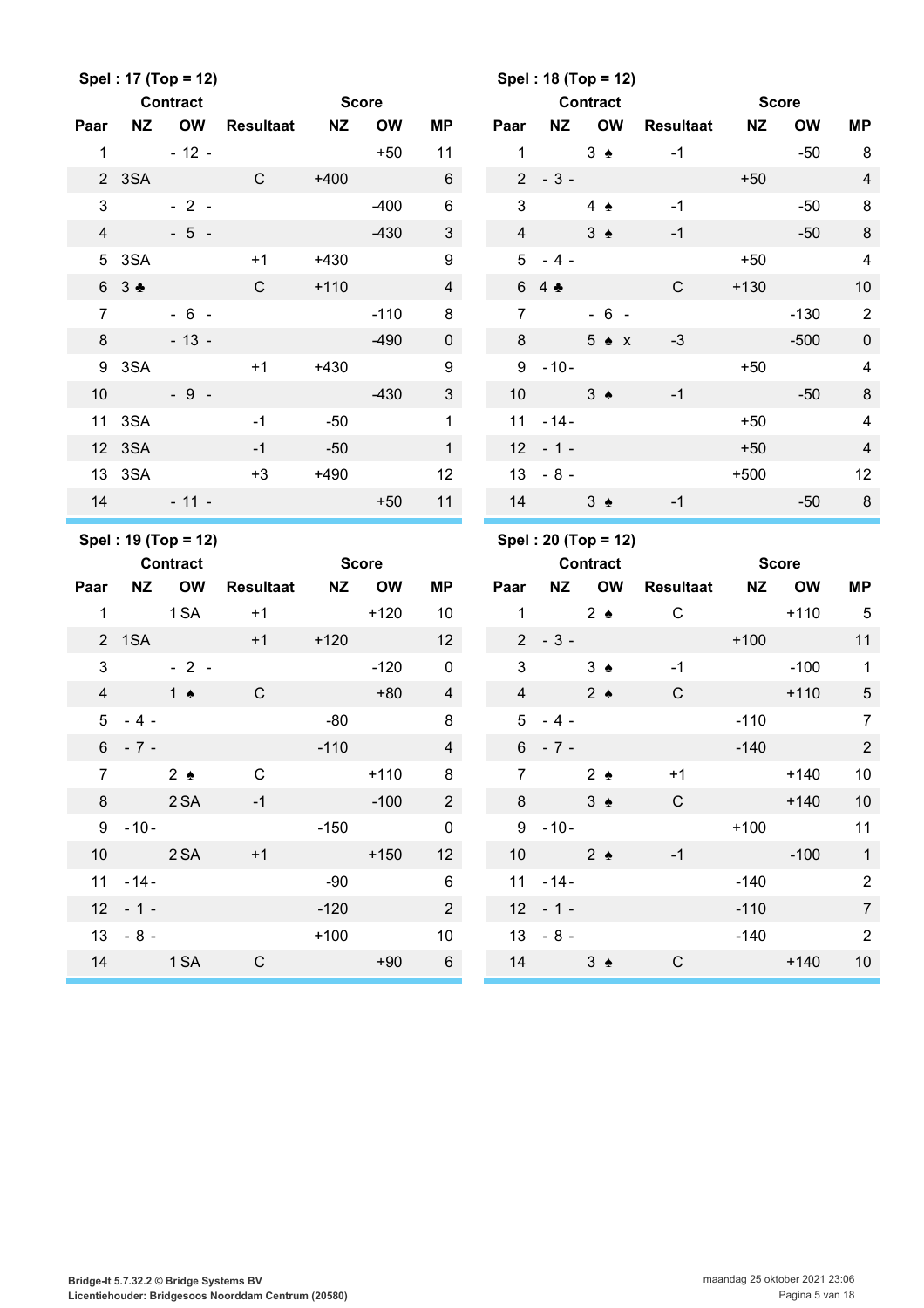|                |                             | Spel: 21 (Top = 12)                    |                  |              |              |                         |                  |                 | Spel: 22 (Top = 12)                    |                  |              |              |                         |
|----------------|-----------------------------|----------------------------------------|------------------|--------------|--------------|-------------------------|------------------|-----------------|----------------------------------------|------------------|--------------|--------------|-------------------------|
|                |                             | <b>Contract</b>                        |                  | <b>Score</b> |              |                         |                  |                 | <b>Contract</b>                        |                  | <b>Score</b> |              |                         |
| Paar           | <b>NZ</b>                   | <b>OW</b>                              | <b>Resultaat</b> | <b>NZ</b>    | <b>OW</b>    | <b>MP</b>               | Paar             | <b>NZ</b>       | OW                                     | <b>Resultaat</b> | <b>NZ</b>    | <b>OW</b>    | <b>MP</b>               |
|                | $1 - 5 -$                   |                                        |                  | $-110$       |              | 4                       |                  | 1 5 $\clubsuit$ |                                        | $\mathsf{C}$     | $+400$       |              | 10                      |
| $\overline{2}$ |                             | $2 \bullet$                            | $+1$             |              | $+140$       | 11                      | $\overline{2}$   |                 | $-7 -$                                 |                  |              | $-150$       | 10                      |
| $\mathfrak{S}$ |                             | $2 \bullet$                            | $+1$             |              | $+140$       | 11                      | 3                |                 | $-13 -$                                |                  |              | $-180$       | 6                       |
|                | $4 - 9 -$                   |                                        |                  | $+50$        |              | 8                       |                  | 4 3SA           |                                        | $\mathsf{C}$     | $+400$       |              | 10                      |
| 5              |                             | $2 \bullet$                            | $\mathsf C$      |              | $+110$       | 8                       | 5                |                 | $-1 -$                                 |                  |              | $-400$       | $\sqrt{2}$              |
|                | $6 - 14 -$                  |                                        |                  | $+50$        |              | 8                       |                  | 62              |                                        | $+3$             | $+150$       |              | 2                       |
|                | $7 - 2 -$                   |                                        |                  | $-140$       |              | $\mathbf 1$             |                  | $72$ $\bullet$  |                                        | $+3$             | $+150$       |              | $\overline{2}$          |
| 8              |                             | $-10 -$                                |                  |              | $-90$        | $\mathbf 0$             | 8                |                 | $-10 -$                                |                  |              | $-400$       | $\overline{2}$          |
| 9              |                             | 1 <sub>SA</sub>                        | $-1$             |              | $-50$        | $\overline{\mathbf{4}}$ | $\boldsymbol{9}$ |                 | $-4 -$                                 |                  |              | $-400$       | $\overline{2}$          |
|                | 10 $2 \div$                 |                                        | C                | $+90$        |              | 12                      |                  | 10 3SA          |                                        | C                | $+400$       |              | 10                      |
|                | $11 - 12 -$                 |                                        |                  | $+50$        |              | 8                       | 11               | $4 \bullet$     |                                        | $+1$             | $+150$       |              | $\overline{2}$          |
| 12             |                             | 1 <sub>SA</sub>                        | $-1$             |              | $-50$        | $\overline{4}$          | 12               |                 | $-11 -$                                |                  |              | $-150$       | 10                      |
|                | $13 - 3 -$                  |                                        |                  | $-140$       |              | 1                       |                  | 13 1SA          |                                        | $+3$             | $+180$       |              | $6\phantom{1}6$         |
| 14             |                             | 1 SA                                   | $-1$             |              | $-50$        | $\overline{4}$          | 14               |                 | $-6 -$                                 |                  |              | $-150$       | 10                      |
|                |                             |                                        |                  |              |              |                         |                  |                 |                                        |                  |              |              |                         |
|                |                             |                                        |                  |              |              |                         |                  |                 |                                        |                  |              |              |                         |
|                |                             | Spel: 23 (Top = 12)<br><b>Contract</b> |                  |              | <b>Score</b> |                         |                  |                 | Spel: 24 (Top = 12)<br><b>Contract</b> |                  |              | <b>Score</b> |                         |
| Paar           | <b>NZ</b>                   | OW                                     | <b>Resultaat</b> | <b>NZ</b>    | <b>OW</b>    | <b>MP</b>               | Paar             |                 | NZ OW                                  | <b>Resultaat</b> | <b>NZ</b>    | <b>OW</b>    | <b>MP</b>               |
|                | $1 \quad 3 \Leftrightarrow$ |                                        | $+1$             | $+170$       |              | 10                      |                  | $1 - 5 -$       |                                        |                  | $+50$        |              | 6                       |
| $\overline{2}$ |                             | $-7 -$                                 |                  |              | $+100$       | 11                      | $\overline{2}$   |                 | 2 SA                                   | $-2$             |              | $-100$       | $\mathbf{1}$            |
| $\mathfrak{S}$ |                             | $-13 -$                                |                  |              | $-140$       | 5                       | 3                |                 | $2$ $\bullet$                          | $\mathsf{C}$     |              | $+90$        | 8                       |
|                | 42                          |                                        | $\mathsf{C}$     | $+110$       |              | $\overline{4}$          |                  | $4 - 9 -$       |                                        |                  | $-120$       |              | $\mathbf{1}$            |
| 5              |                             | $-1 -$                                 |                  |              | $-170$       | $\overline{2}$          | $\overline{5}$   |                 | $2 \bullet$                            | $-1$             |              | $-50$        | $\,6$                   |
|                | 62                          |                                        | $-1$             | $-100$       |              | 1                       |                  | $6 - 14 -$      |                                        |                  | $-120$       |              | $\mathbf{1}$            |
|                | 74                          |                                        | $-1$             | $-100$       |              | $\mathbf{1}$            |                  | $7 - 2 -$       |                                        |                  | $+100$       |              | 11                      |
| 8              |                             | $-10 -$                                |                  |              | $-620$       | $\overline{0}$          |                  | $8 - 8$         | $-10 -$                                |                  |              | $-90$        | $\overline{\mathbf{4}}$ |
| 9              |                             | $-4 -$                                 |                  |              | $-110$       | 8 <sup>8</sup>          |                  | 9               | 2 SA                                   | $\mathsf C$      |              | $+120$       | 11                      |
|                | 10 4 $\triangle$            |                                        | $\mathsf{C}$     | $+620$       |              | 12                      |                  | 10 1SA          |                                        | $\mathsf{C}$     | $+90$        |              | 8                       |
|                | 11 $3 \triangleq$           |                                        | $\mathsf C$      | $+140$       |              | $\overline{7}$          |                  | $11 - 12 -$     |                                        |                  | $+100$       |              | 11                      |
| 12             |                             | $-11 -$                                |                  |              | $-140$       | 5 <sub>5</sub>          |                  | 12 $2 \sqrt{ }$ |                                        | $-2$             |              | $-100$       | $\overline{\mathbf{1}}$ |
|                | 13 2 $\triangle$            |                                        | $+1$             | $+140$       |              | $\overline{7}$          |                  | $13 - 3 -$      |                                        |                  |              | $-90$        | $\overline{4}$          |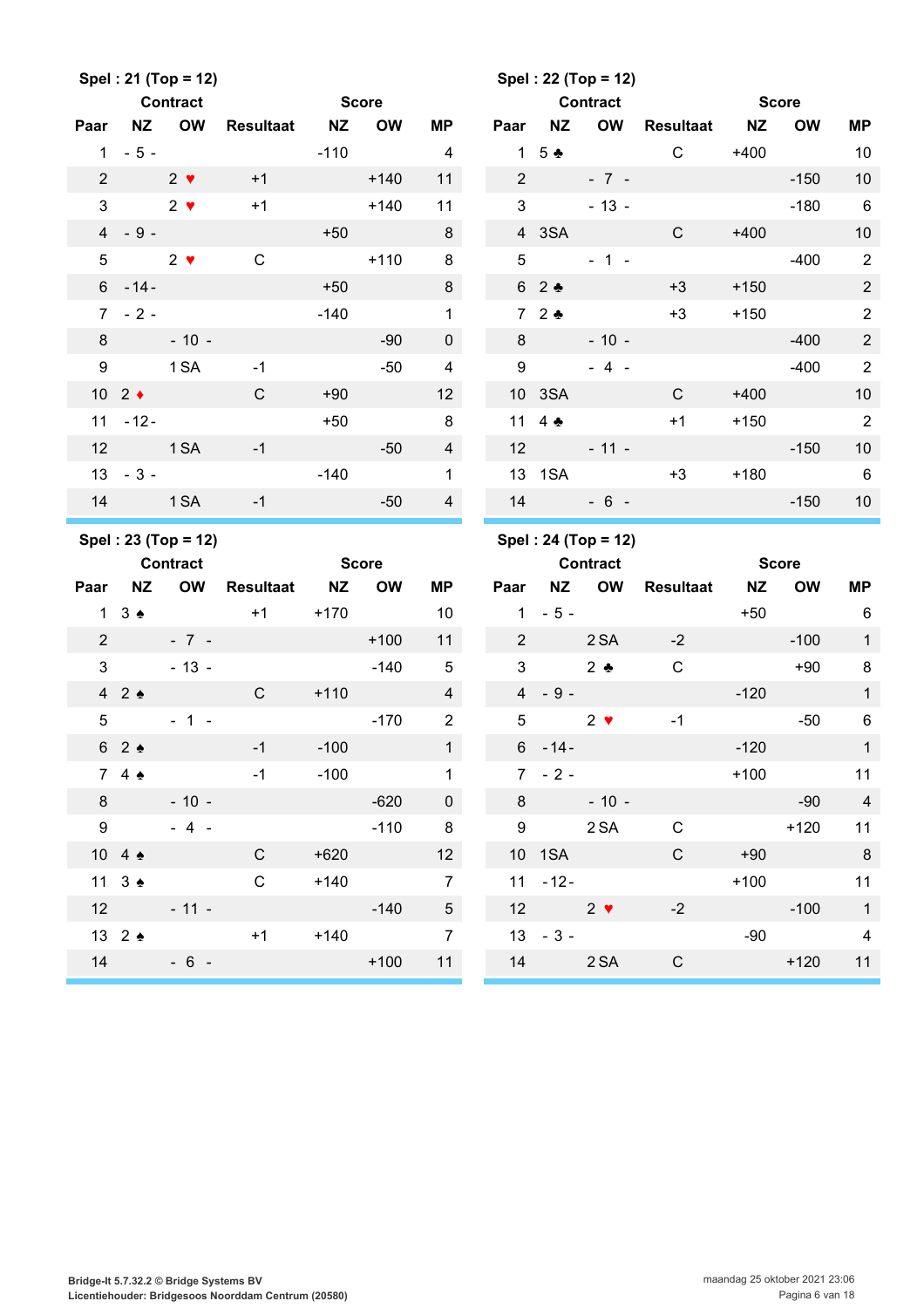|                 |                                         |                              |                         |              |                            | <b>Lijn B</b> |                 |                                   |                                                        |                     |              |                  |                                  |
|-----------------|-----------------------------------------|------------------------------|-------------------------|--------------|----------------------------|---------------|-----------------|-----------------------------------|--------------------------------------------------------|---------------------|--------------|------------------|----------------------------------|
|                 | Spel: 1 (Top = 14)                      |                              |                         |              |                            |               |                 |                                   | Spel: 2 (Top = 14)                                     |                     |              |                  |                                  |
|                 | <b>Contract</b>                         |                              |                         | <b>Score</b> |                            |               |                 |                                   | <b>Contract</b>                                        |                     | <b>Score</b> |                  |                                  |
|                 | Paar NZ OW                              |                              | <b>NZ</b><br>Resultaat  |              | <b>OW</b><br>ΜP            |               |                 |                                   | Paar NZ OW                                             | <b>Resultaat NZ</b> |              | <b>OW</b>        | <b>MP</b>                        |
|                 | $1 - 2 -$                               |                              | -90                     |              | $5\phantom{.0}$            |               |                 | $1 - 2 -$                         |                                                        |                     | $-140$       |                  | 12                               |
|                 | 2 $2 \leftarrow$                        |                              | $\mathsf{C}$            | $+90$        | 9                          |               |                 |                                   | $2 \t 3 \t \t \t $                                     | $\mathbf{C}$        |              | $+140$           | $\overline{2}$                   |
|                 | $3 - 16 -$                              |                              | $+50$                   |              | 10 <sup>°</sup>            |               |                 | $3 - 16 -$                        |                                                        |                     | $-170$       |                  | $\overline{7}$                   |
|                 | $4\qquad 2\clubsuit$                    |                              | $-1$                    | $-50$        | $\overline{4}$             |               |                 | $4\overline{ }$                   | $-15 -$                                                |                     |              | $+200$           | 12                               |
|                 | $5 \qquad 1 \bullet$                    |                              | $+3$                    |              | $+130$<br>14               |               | 5               |                                   | $2 \bullet$                                            | $\mathsf{C}$        |              | $+110$           | $\overline{\phantom{0}}$         |
|                 | $6 - 7 -$                               |                              | $+150$                  |              | 14                         |               |                 | $6 - 7 -$                         |                                                        |                     | $-170$       |                  | $\overline{7}$                   |
| $\overline{7}$  | $4 \triangle$                           |                              | $-3$                    |              | $-150$<br>$\mathbf 0$      |               | $\overline{7}$  |                                   | $3 \bullet$                                            | $+1$                |              | $+170$           | $\overline{7}$                   |
|                 | $8 - 5 -$                               |                              | $-130$                  |              | $\overline{0}$             |               |                 | $8 - 5 -$                         |                                                        |                     |              | $-110$           | 14                               |
| 9               | <b>Contractor</b>                       |                              | WT                      |              |                            |               | 9               | $\sim 100$                        |                                                        |                     | WT           |                  |                                  |
| 10 <sup>°</sup> | $\frac{2}{2}$                           |                              | $-1$                    | $-50$        | $\overline{4}$             |               | 10 <sup>°</sup> |                                   | $3 \bullet$                                            | $+2$                |              | $+200$           | 12                               |
|                 | $11 - 10 -$                             |                              | $+50$                   |              | 10                         |               |                 | $11 - 10 -$                       |                                                        |                     |              | $-200$           | $\overline{2}$                   |
|                 | 12 $2 \bullet$                          |                              | $\mathsf{C}$            |              | 9<br>$+90$                 |               | 12              | <b>Example 1 SA</b>               |                                                        | $+2$                |              | $+150$           | $\overline{4}$                   |
|                 | $13 \quad 2 \blacktriangleright$        |                              | $-2$                    | $-100$       | 2                          |               |                 | $13 - 14 -$                       |                                                        |                     |              | $-200$           | $\overline{2}$                   |
| 14              | $-13-$                                  |                              |                         |              | $+100$<br>12 <sup>2</sup>  |               | 14              |                                   | $3 \vee$                                               | $+2$                |              | $+200$           | 12                               |
|                 | $15 - 4 -$                              |                              | $+50$                   |              | 10                         |               |                 | $15 \t3$ $\bullet$                |                                                        | $-2$                |              | $-200$           | $\overline{2}$                   |
|                 |                                         | $16 \qquad \qquad 2 \bullet$ | $-1$                    | $-50$        | $\overline{4}$             |               | 16              |                                   | $3 \vee$                                               | $+1$                |              | $+170$           | $\overline{7}$                   |
|                 | $17 - 12 -$                             |                              |                         | $-90$        | $5\phantom{.0}$            |               |                 | $17 - 12 -$                       |                                                        |                     |              | $-150$           | 10                               |
| 18              | and the state of the                    |                              |                         |              | <b>AFW</b>                 |               | 18              | <b>Contract Contract Contract</b> |                                                        |                     |              | <b>AFW</b>       |                                  |
|                 |                                         |                              |                         |              |                            |               |                 |                                   |                                                        |                     |              |                  |                                  |
|                 |                                         |                              |                         |              |                            |               |                 |                                   |                                                        |                     |              |                  |                                  |
|                 | Spel: $3 (Top = 14)$<br><b>Contract</b> |                              |                         | <b>Score</b> |                            |               |                 |                                   | Spel: 4 (Top = 14)                                     |                     | Score        |                  |                                  |
|                 | Paar NZ OW                              |                              | Resultaat NZ OW         |              | ΜP                         |               |                 |                                   | <b>Contract</b><br>Paar NZ OW                          | <b>Resultaat NZ</b> |              | <b>OW</b>        | <b>MP</b>                        |
|                 | $1 - 2 -$                               |                              |                         | $-110$       | 12                         |               |                 | $1 - 2 -$                         |                                                        |                     | $+200$       |                  |                                  |
|                 | 2 $2 \sqrt{ }$                          |                              | $\mathsf{C}$            |              | $+110$ 2                   |               |                 | 2 $2 \bullet$                     |                                                        | $-2$                |              | $-200$           | 12<br>$\overline{\phantom{0}}$ 2 |
|                 | $3 - 16 -$                              |                              |                         | $-140$       | $6\overline{6}$            |               |                 | $3 - 16 -$                        |                                                        |                     |              | $+200$ 12        |                                  |
|                 | 4 2 $\bullet$                           |                              | $+2$                    |              | 14                         |               |                 | 4 2 $\bullet$                     |                                                        | $-1$                |              | $-100$           | $\overline{\phantom{0}}$ 9       |
|                 |                                         | $5 \t 2 \cdot$               | $+170$<br>$+1$ $+140$   |              | $\overline{\phantom{a}}$ 8 |               |                 | $5^{\circ}$                       | $2 \bullet$                                            | $-1$                |              | $-100$           | $\boldsymbol{9}$                 |
|                 | $6 - 7 -$                               |                              |                         |              | $6\overline{6}$            |               |                 | $6 - 7 -$                         |                                                        |                     |              |                  | $\sqrt{5}$                       |
| $7^{\circ}$     | $2 \sqrt{ }$                            |                              | $+1$                    | $-140$       | $+140$<br>8                |               | $7^{\circ}$     | $2 \sqrt{ }$                      |                                                        | $-1$                |              | $+100$<br>$-100$ | $\boldsymbol{9}$                 |
|                 | $8 - 5 -$                               |                              |                         | $-140$       | $6\overline{6}$            |               |                 | $8 - 5 -$                         |                                                        |                     |              | $+100$           | $\sqrt{5}$                       |
|                 | $9 -$                                   |                              |                         | <b>WT</b>    |                            |               |                 | $9 -$                             |                                                        |                     | <b>WT</b>    |                  |                                  |
|                 | 10 $2 \sqrt{ }$                         |                              | $+1$                    |              | $+140$<br>8                |               |                 | 10 1 SA                           |                                                        | $+1$                |              | $+120$           | 14                               |
|                 | $11 - 10 -$                             |                              |                         | $-140$       | $6\phantom{.}$             |               |                 | $11 - 10 -$                       |                                                        |                     |              | $-120$ 0         |                                  |
|                 | 12 $2 \sqrt{ }$                         |                              | $-1$<br><b>Contract</b> |              | $-100$<br>$\mathbf{0}$     |               |                 | 12 $2 \sqrt{ }$                   |                                                        | $-2$                |              | $-200$           | $\overline{2}$                   |
|                 |                                         | $13 - 14 -$                  |                         | $-140$       | $6\phantom{.}$             |               |                 |                                   | $13 - 14 -$                                            |                     |              | $+100$           | $\overline{5}$                   |
|                 | 14 $2 \sqrt{ }$                         |                              | $+1$                    |              | $+140$<br>8                |               |                 | 14 $2 \bullet$                    |                                                        | $-1$                |              | $-100$           | $\boldsymbol{9}$                 |
|                 | $15 - 4 -$                              |                              |                         |              | $-170$ 0                   |               |                 |                                   | $15 - 4 -$                                             |                     |              | $+100$           |                                  |
|                 | $16 \qquad \qquad 2 \blacktriangledown$ |                              | $+1$                    |              | $+140$<br>8                |               |                 |                                   |                                                        | $-2$                |              |                  | $\overline{5}$                   |
|                 | $17 - 12 -$                             |                              |                         | $+100$       | 14                         |               |                 |                                   | $16 \qquad \qquad 2 \blacktriangledown$<br>$17 - 12 -$ |                     |              | $-200$<br>$+200$ | $\overline{c}$<br>12             |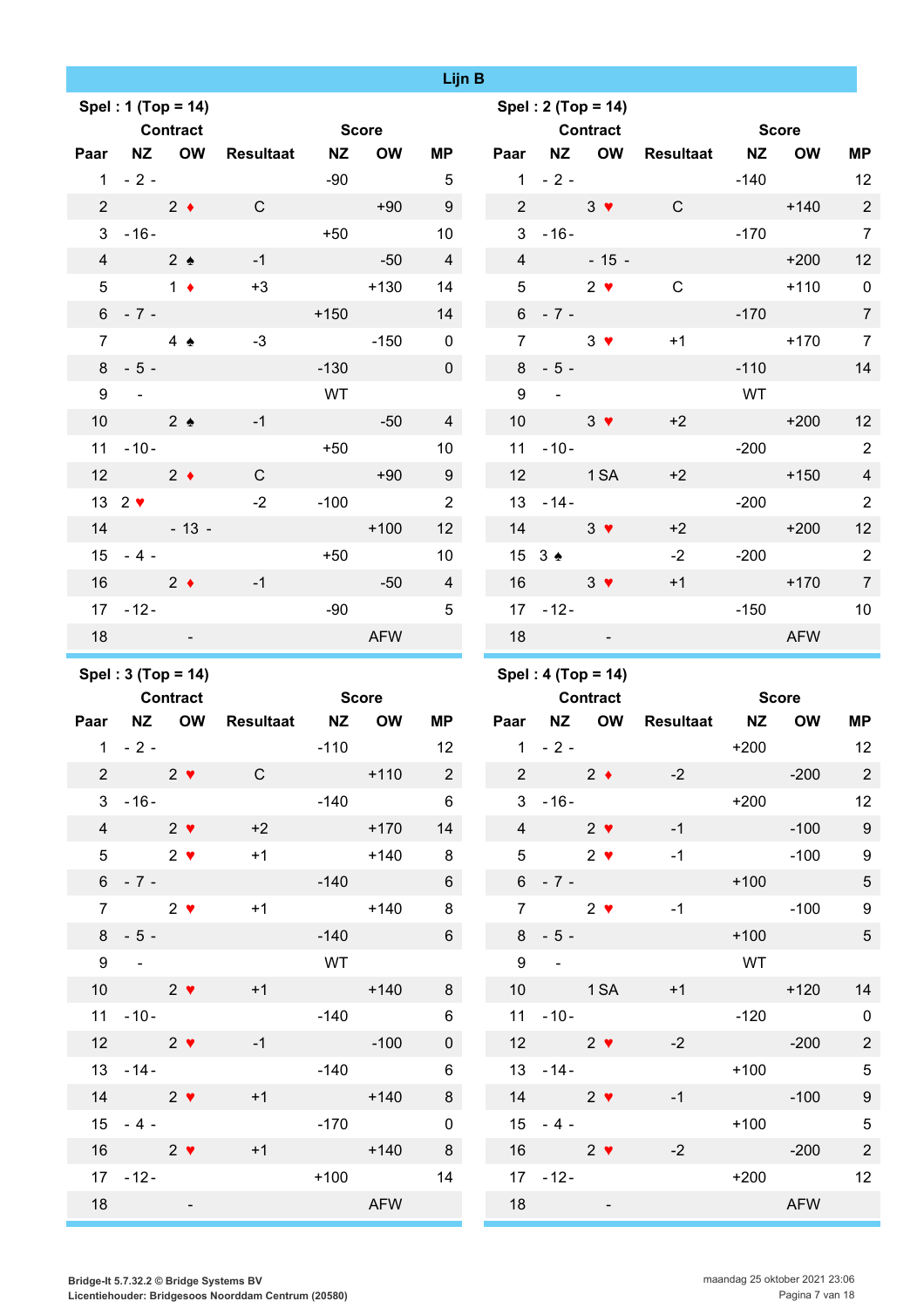|                 |               | Spel: 5 (Top = 14)             |                  |           |              |                         |                 |               | Spel: 6 (Top = 14)             |                  |           |              |                           |
|-----------------|---------------|--------------------------------|------------------|-----------|--------------|-------------------------|-----------------|---------------|--------------------------------|------------------|-----------|--------------|---------------------------|
|                 |               | <b>Contract</b>                |                  |           | <b>Score</b> |                         |                 |               | <b>Contract</b>                |                  |           | <b>Score</b> |                           |
| Paar            | <b>NZ</b>     | <b>OW</b>                      | <b>Resultaat</b> | <b>NZ</b> | <b>OW</b>    | ΜP                      | Paar            | <b>NZ</b>     | <b>OW</b>                      | <b>Resultaat</b> | <b>NZ</b> | <b>OW</b>    | <b>MP</b>                 |
| $\mathbf{1}$    |               | $4 \bullet$                    | $-1$             |           | $-50$        | 4                       | $\mathbf{1}$    |               | 4 $\triangle$                  | $+1$             |           | $+650$       | 9,3                       |
|                 | $2 - 15 -$    |                                |                  | $-420$    |              | $\mathbf{1}$            |                 | $2 - 15 -$    |                                |                  | $-620$    |              | 9,3                       |
| 3               | $-4-$         |                                |                  | $+50$     |              | 10                      |                 | $34 \times x$ |                                | $-1$             | $-100$    |              | 11,6                      |
| $\overline{4}$  |               | $4 \triangle$                  | $-1$             |           | $-50$        | $\overline{4}$          | $\overline{4}$  |               | $-3-$                          |                  |           | $+100$       | 2,4                       |
| 5               |               | $3 \triangle$                  | $+1$             |           | $+170$       | 9                       | 5               |               | $5 \triangle$                  | $\mathbf C$      |           | $+650$       | 9,3                       |
|                 | $6 - 1 -$     |                                |                  | $+50$     |              | 10                      | 6               | $-1-$         |                                |                  | $-650$    |              | 4,7                       |
| $\overline{7}$  |               | 3 SA                           | $-2$             |           | $-100$       | $\pmb{0}$               | $\overline{7}$  |               | N G                            |                  |           | $+2$         | $\overline{\phantom{0}}$  |
| 8               |               | 3 SA                           | $-1$             |           | $-50$        | $\overline{4}$          | 8               |               | $5 \triangle x$                | $-1$             |           | $-200$       | 0,1                       |
| 9               | $-8-$         |                                |                  | $+50$     |              | 10                      |                 | $9 - 8 -$     |                                |                  | $+200$    |              | 13,9                      |
| 10 <sup>°</sup> | $-5-$         |                                |                  | $-170$    |              | $\sqrt{5}$              | 10 <sup>°</sup> | $-5-$         |                                |                  | $-650$    |              | 4,7                       |
| 11              | $-14-$        |                                |                  | $-420$    |              | $\mathbf{1}$            | 11              | $-14-$        |                                |                  | $-650$    |              | 4,7                       |
| 12 <sup>°</sup> | $-13-$        |                                |                  | $-170$    |              | 5                       | 12              | $-13-$        |                                |                  | $-680$    |              | 0,1                       |
| 13              |               | 1 $\triangle$                  | $+3$             |           | $+170$       | 9                       | 13              |               | 4 $\bullet$                    | $+2$             |           | $+680$       | 13,9                      |
| 14              |               | $4 \triangle$                  | $\mathsf{C}$     |           | $+420$       | 13                      | 14              |               | $4 \triangle$                  | $+1$             |           | $+650$       | 9,3                       |
| 15              |               | $4 \triangle$                  | $\mathsf C$      |           | $+420$       | 13                      | 15              |               | 4 $\triangle$                  | $\mathbf C$      |           | $+620$       | 4,7                       |
|                 | $16 - 7 -$    |                                |                  | $+100$    |              | 14                      |                 | 16 N G        |                                |                  | $+2$      |              | $\pmb{0}$                 |
| 17              | $\sim$        |                                |                  | WT        |              |                         | 17              | $\sim$ $-$    |                                |                  | WT        |              |                           |
| 18              |               |                                |                  |           | <b>AFW</b>   |                         | 18              |               |                                |                  |           | <b>AFW</b>   |                           |
|                 |               |                                |                  |           |              |                         |                 |               |                                |                  |           |              |                           |
|                 |               |                                |                  |           |              |                         |                 |               |                                |                  |           |              |                           |
|                 |               | Spel: 7 (Top = 14)<br>Contract |                  |           | <b>Score</b> |                         |                 |               | Spel: 8 (Top = 14)<br>Contract |                  |           | <b>Score</b> |                           |
| Paar            | <b>NZ</b>     | <b>OW</b>                      | <b>Resultaat</b> | <b>NZ</b> | <b>OW</b>    | <b>MP</b>               | Paar            | <b>NZ</b>     | OW                             | <b>Resultaat</b> | <b>NZ</b> | <b>OW</b>    | MP                        |
| $\mathbf{1}$    |               | 3 SA                           | $-3$             |           | $-300$       | $\overline{2}$          | $\mathbf{1}$    |               | $-6 -$                         |                  |           | $+100$       | 8                         |
|                 | $2 - 15 -$    |                                |                  | $-180$    |              | $2^{\circ}$             |                 | $2 - 15 -$    |                                |                  | $+50$     |              | 11                        |
| 3               | $-4-$         |                                |                  | $+400$    |              | 14                      |                 | 32            |                                | C                | $+110$    |              | 14                        |
| $\overline{4}$  |               | 3 SA                           | $-4$             |           | $-400$       | $\mathbf 0$             | $\overline{4}$  |               | $-3-$                          |                  |           | $-110$       | $\mathbf 0$               |
| 5 <sup>5</sup>  |               | $2 \bullet$                    | $+2$             |           | $+130$       | 10                      | $5\phantom{.0}$ |               | $-10 -$                        |                  |           | $+150$       | 14                        |
|                 | $6 - 1 -$     |                                |                  | $+300$    |              | 12                      |                 | $63 \div$     |                                | $-2$             | $-100$    |              | $\,6\,$                   |
| $\overline{7}$  |               | $3 \bullet$                    | $-2$             |           | $-200$       | $\overline{5}$          | $\overline{7}$  |               | 4 $\clubsuit$                  | $-1$             |           | $-50$        | $\mathbf 3$               |
| 8               |               | $3 \bullet$                    | $-1$             |           | $-100$       | $\bf 8$                 | 8               |               | $3 \bullet$                    | $\mathsf{C}$     |           | $+110$       | 11                        |
|                 | $9 - 8 -$     |                                |                  | $+100$    |              | 6                       |                 | $9 - 8 -$     |                                |                  | $-110$    |              | $\ensuremath{\mathsf{3}}$ |
|                 | $10 - 5 -$    |                                |                  | $-130$    |              | $\overline{\mathbf{4}}$ |                 | 10 2SA        |                                | $-3$             | $-150$    |              | $\pmb{0}$                 |
|                 | $11 - 14 -$   |                                |                  | $-630$    |              | $\pmb{0}$               |                 | $11 - 14 -$   |                                |                  | $-110$    |              | $\sqrt{3}$                |
|                 | $12 - 13 -$   |                                |                  | $+200$    |              | $9\,$                   |                 | $12 - 13 -$   |                                |                  | $-90$     |              | $\,8\,$                   |
| 13              |               | $5 \bullet$                    | $-2$             |           | $-200$       | $\sqrt{5}$              | 13              |               | $2$ $\bullet$                  | $\mathbf C$      |           | $+90$        | $\,6\,$                   |
| 14              |               | 3 SA                           | $+1$             |           | $+630$       | 14                      | 14              |               | $3 \bullet$                    | $\mathsf{C}$     |           | $+110$       | 11                        |
| 15              |               | 2SA                            | $+2$             |           | $+180$       | 12                      | 15              |               | 3 SA                           | $-1$             |           | $-50$        | $\mathbf{3}$              |
|                 | $16 - 7 -$    |                                |                  | $+200$    |              | 9                       |                 | $16 - 7 -$    |                                |                  | $+50$     |              | 11                        |
| 17              | $\sim$ $\sim$ |                                |                  | WT        |              |                         | 17              | $\sim$        |                                |                  | WT        |              |                           |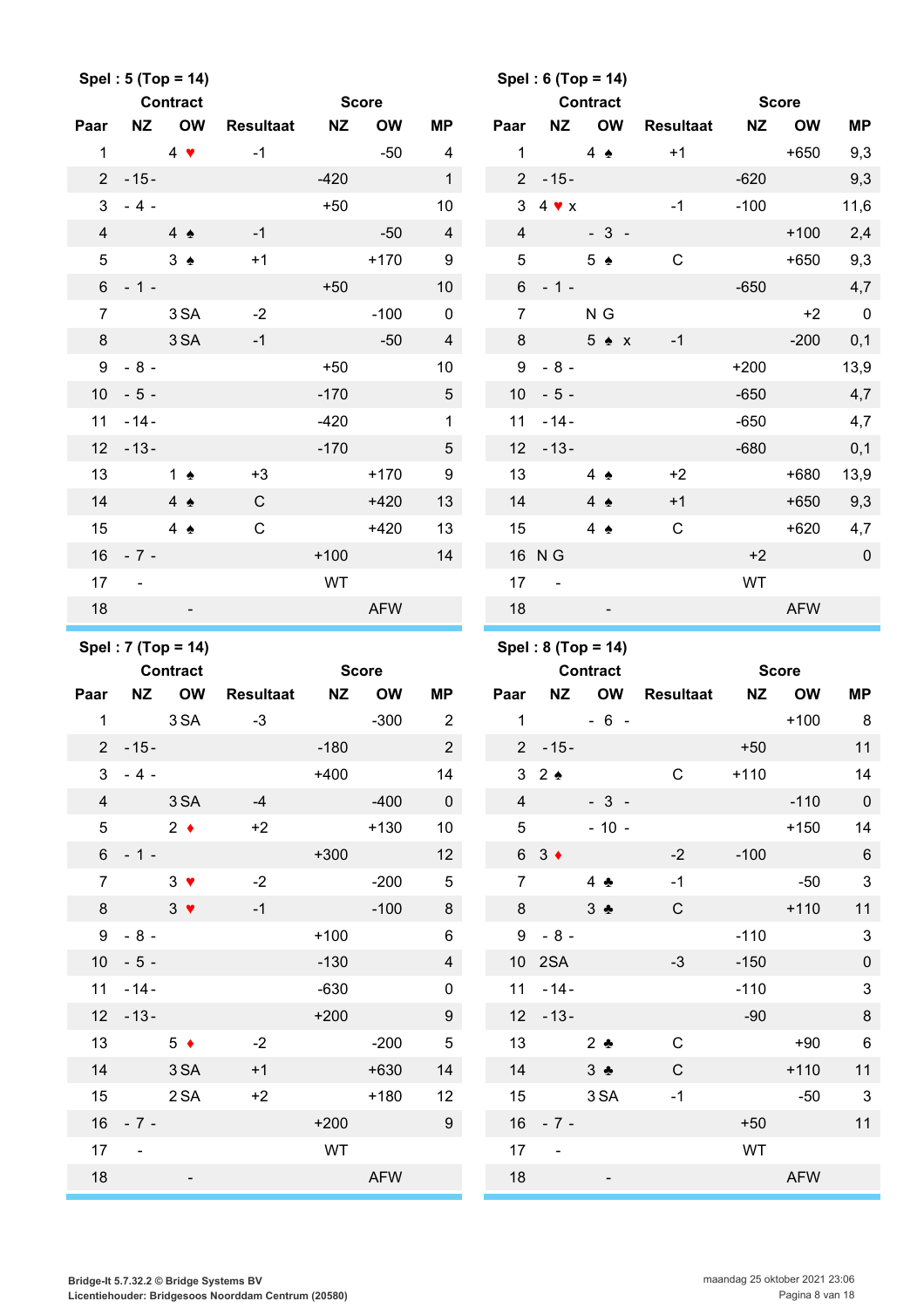|                  |             | Spel: 9 (Top = 14)    |                     |              |           |                         |                |                                        | Spel: 10 (Top = 14) |                  |            |              |                  |
|------------------|-------------|-----------------------|---------------------|--------------|-----------|-------------------------|----------------|----------------------------------------|---------------------|------------------|------------|--------------|------------------|
|                  |             | <b>Contract</b>       |                     | <b>Score</b> |           |                         |                |                                        | <b>Contract</b>     |                  |            | <b>Score</b> |                  |
| Paar             | NZ          | <b>OW</b>             | <b>Resultaat</b>    | NZ           | <b>OW</b> | <b>MP</b>               | Paar           | <b>NZ</b>                              | OW                  | <b>Resultaat</b> | <b>NZ</b>  | <b>OW</b>    | MP               |
| $\mathbf{1}$     |             | $2 \triangleleft$     | $-1$                |              | $-100$    | $\mathbf{1}$            | $\mathbf{1}$   |                                        | 3 SA                | $+2$             |            | $+660$       | 12               |
|                  | $2 - 9 -$   |                       |                     | $+100$       |           | 13                      |                | $2 - 9 -$                              |                     |                  | $-650$     |              | $\,6\,$          |
| 3                | $-8-$       |                       |                     | $-140$       |           | $\mathbf{1}$            | 3              | $-8-$                                  |                     |                  | $-150$     |              | 12               |
| $\overline{4}$   |             | $2 \triangle$         | $\mathsf{C}$        |              | $+110$    | $9\,$                   | $\overline{4}$ |                                        | 3 SA                | $+1$             |            | $+630$       | $\sqrt{5}$       |
| 5                | $-6 -$      |                       |                     | $-140$       |           | $\mathbf{1}$            | 5 <sup>5</sup> | $-6-$                                  |                     |                  | $-630$     |              | $\boldsymbol{9}$ |
| 6                |             | $2 \triangle$         | $+1$                |              | $+140$    | 13                      | $6\phantom{1}$ |                                        | 3 SA                | $+1$             |            | $+630$       | $\sqrt{5}$       |
| $\overline{7}$   |             | $\sim$                |                     |              | WT        |                         | $\overline{7}$ |                                        | $\sim 100$          |                  |            | WT           |                  |
| 8                |             | $2 \triangle$         | $+1$                |              | $+140$    | 13                      | 8              |                                        | $3 \bullet$         | $+2$             |            | $+150$       | $\overline{2}$   |
| $\boldsymbol{9}$ |             | $3 \triangle$         | $-1$                |              | $-100$    | $\mathbf{1}$            | 9              |                                        | 4 $\bullet$         | $+1$             |            | $+650$       | 8                |
|                  | 10 1SA      |                       | $-2$                | $-100$       |           | 8                       |                | $10 - 17 -$                            |                     |                  | $-660$     |              | $\overline{c}$   |
| 11               |             | $-16 -$               |                     |              | $+50$     | $\overline{4}$          | 11             |                                        | 3 SA                | $-1$             |            | $-100$       | $\mathbf 0$      |
| 12               |             | $2 \triangleleft$     | $\mathsf{C}$        |              | $+110$    | 9                       | 12             |                                        | 3 SA                | $+2$             |            | $+660$       | 12               |
|                  | $13 - 4 -$  |                       |                     | $-110$       |           | $\overline{5}$          |                | $13 - 4 -$                             |                     |                  | $-630$     |              | 9                |
|                  | $14 - 1 -$  |                       |                     | $+100$       |           | 13                      |                | $14 - 1 -$                             |                     |                  | $-660$     |              | $\overline{2}$   |
|                  | $15 - 12 -$ |                       |                     | $-110$       |           | $\sqrt{5}$              |                | $15 - 12 -$                            |                     |                  | $-660$     |              | $\sqrt{2}$       |
|                  | 16 1SA      |                       | $-1$                | $-50$        |           | 10                      |                | $16 - 11 -$                            |                     |                  | $+100$     |              | 14               |
| 17               |             | $-10 -$               |                     |              | $+100$    | $6\phantom{1}$          | 17             |                                        | 3 SA                | $+2$             |            | $+660$       | 12               |
| 18               | $\sim 100$  |                       |                     | <b>AFW</b>   |           |                         | 18             | $\blacksquare$                         |                     |                  | <b>AFW</b> |              |                  |
|                  |             |                       |                     |              |           |                         |                |                                        |                     |                  |            |              |                  |
|                  |             | Spel: 11 (Top = 14)   |                     |              |           |                         |                |                                        | Spel: 12 (Top = 14) |                  |            |              |                  |
|                  |             | <b>Contract</b>       |                     | <b>Score</b> |           |                         |                |                                        | <b>Contract</b>     |                  |            | <b>Score</b> |                  |
| Paar             |             | NZ OW                 | <b>Resultaat NZ</b> |              | <b>OW</b> | <b>MP</b>               | Paar           | <b>NZ</b>                              | OW                  | Resultaat        | <b>NZ</b>  | <b>OW</b>    | MP               |
| $\mathbf{1}$     |             | 3 SA                  | $+3$                |              | $+490$    | 14                      | $\mathbf{1}$   |                                        | $3 +$               | $\mathsf{C}$     |            | $+110$       | 12               |
|                  | $2 - 9 -$   |                       |                     | $-430$       |           | 11                      |                | $24$ $\blacktriangledown$              |                     | $-1$             | $-100$     |              | $\sqrt{5}$       |
| 3                | $-8 -$      |                       |                     | $-460$       |           | $\overline{4}$          |                | $3\quad 4$ $\blacktriangledown$        |                     | $+2$             | +680       |              | 14               |
| $\overline{4}$   |             | 3 SA                  | $+2$                |              | $+460$    | 10 <sup>°</sup>         | $\overline{4}$ |                                        | $-13 -$             |                  |            | $-140$       | $\sqrt{2}$       |
|                  | $5 - 6 -$   |                       |                     |              | $-430$    | 11                      |                |                                        | $5 - 6 -$           |                  |            | $+50$        | 8                |
| $6\overline{6}$  |             | 3 SA                  | $+1$                |              | $+430$    | $\overline{\mathbf{3}}$ | 6 <sup>1</sup> |                                        | $3 \triangle$       | $-1$             |            | $-50$        | $6\phantom{.}6$  |
| $\overline{7}$   |             | $\sim 100$ km $^{-1}$ |                     |              | WT        |                         | $\overline{7}$ |                                        | $\sim 100$          |                  |            | WT           |                  |
| 8                |             | 3 SA                  | $+2$                |              | $+460$    | 10 <sup>°</sup>         | 8              |                                        | $-3 -$              |                  |            | $-680$       | $\mathbf 0$      |
| 9                |             | 3 SA                  | $+1$                |              | $+430$    | $\overline{\mathbf{3}}$ | 9              |                                        | $-2 -$              |                  |            | $+100$       | $\boldsymbol{9}$ |
|                  |             | $10 - 17 -$           |                     | $-430$       |           | 11                      |                | $10 \quad 3 \blacktriangleright$       |                     | $-1$             | $-100$     |              | $\sqrt{5}$       |
|                  |             | 11 3 SA               | $+1$                |              | $+430$    | $\overline{\mathbf{3}}$ |                | 11                                     | $3 \triangle$       | $-2$             |            | $-100$       | $\overline{4}$   |
|                  | 12 3 SA     |                       | $+2$                |              | $+460$    | 10 <sup>°</sup>         |                | 12                                     | $-15 -$             |                  |            | $+200$       | 14               |
|                  | $13 - 4 -$  |                       |                     | $-460$       |           | $\overline{4}$          |                | $13 \quad 3 \quad \blacktriangleright$ |                     | $\mathsf{C}$     | $+140$     |              | 12               |
|                  | $14 - 1 -$  |                       |                     | $-490$       |           | $\overline{0}$          |                | $14 - 1 -$                             |                     |                  | $-110$     |              | $\sqrt{2}$       |
|                  | $15 - 12 -$ |                       |                     | $-460$       |           | $\overline{4}$          |                | 15 4 $\blacktriangledown$              |                     | $-2$             | $-200$     |              | $\pmb{0}$        |
|                  | $16 - 11 -$ |                       |                     | $-430$       |           | 11                      |                | $16 - 11 -$                            |                     |                  | $+100$     |              | $10$             |
| 17 <sup>2</sup>  |             | 3 SA                  | $+1$                |              | $+430$    | $\mathbf{3}$            |                | 17                                     | $-10 -$             |                  |            | $+100$       | $\overline{9}$   |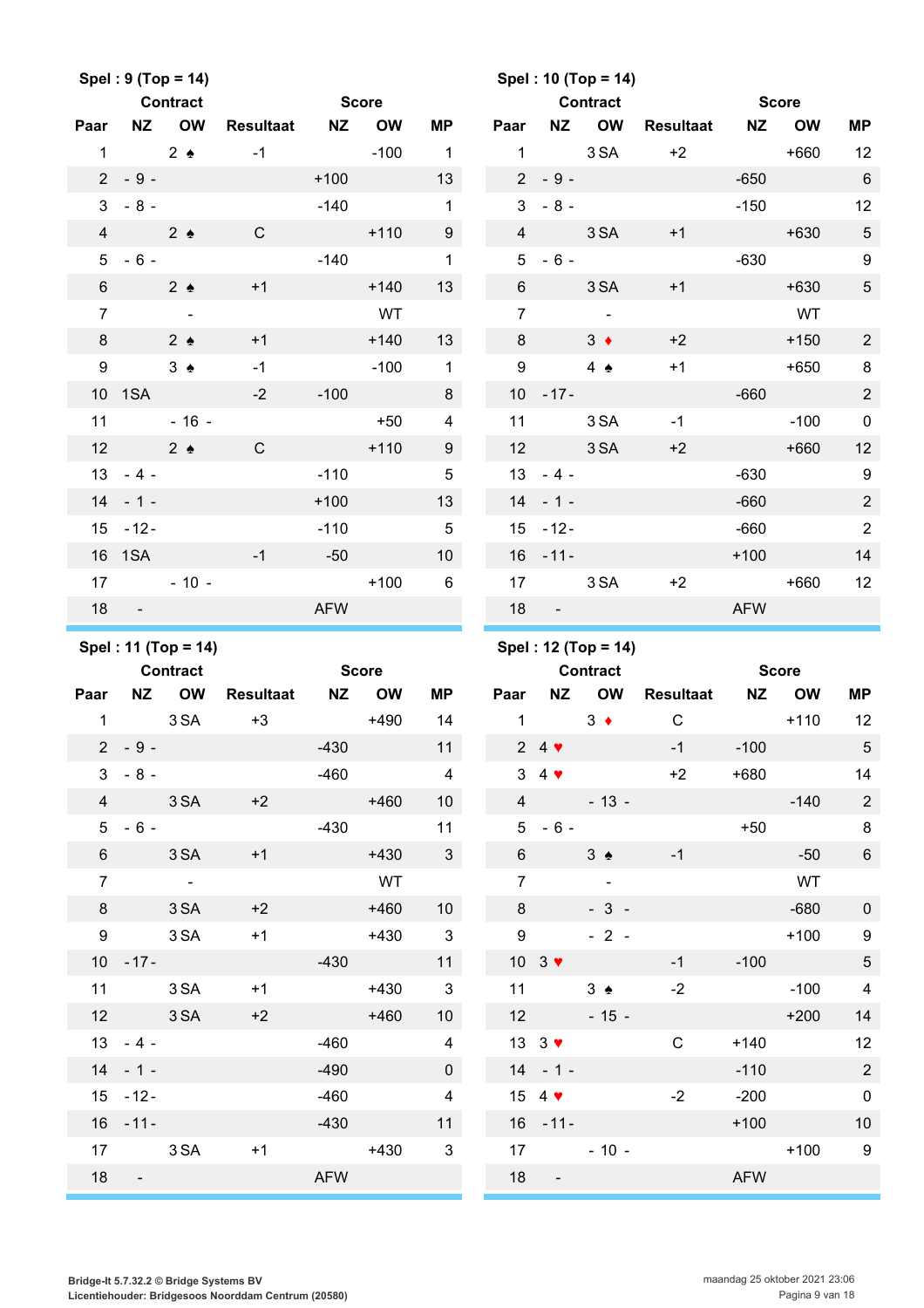|                  |                                 | Spel: 13 (Top = 14) |                  |           |               |                          |                  |                             | Spel: 14 (Top = 14)      |                  |           |                      |                         |
|------------------|---------------------------------|---------------------|------------------|-----------|---------------|--------------------------|------------------|-----------------------------|--------------------------|------------------|-----------|----------------------|-------------------------|
|                  |                                 | <b>Contract</b>     |                  |           | <b>Score</b>  |                          |                  |                             | <b>Contract</b>          |                  |           | <b>Score</b>         |                         |
| Paar             | <b>NZ</b>                       | <b>OW</b>           | <b>Resultaat</b> | <b>NZ</b> | <b>OW</b>     | <b>MP</b>                | Paar             | NZ                          | <b>OW</b>                | <b>Resultaat</b> | <b>NZ</b> | <b>OW</b>            | <b>MP</b>               |
| $\mathbf{1}$     | $4 \bullet$                     |                     | $+1$             | $+650$    |               | 11                       |                  | $1\quad5 \bullet x$         |                          | $-1$             | $-100$    |                      | 10                      |
| $\overline{2}$   |                                 | $-17 -$             |                  |           | $-620$        | 10                       | $\overline{2}$   |                             | $4 \triangle$            | $-1$             |           | $-50$                | $\sqrt{2}$              |
| 3                | $4$ $\blacktriangledown$        |                     | $\mathsf{C}$     | $+620$    |               | $\overline{4}$           | 3                | $-6-$                       |                          |                  | $-450$    |                      | $\overline{\mathbf{4}}$ |
|                  | 44                              |                     | $+1$             | $+650$    |               | 11                       |                  | $4 - 5 -$                   |                          |                  | $-450$    |                      | $\overline{4}$          |
| 5                |                                 | $-4 -$              |                  |           | $-650$        | $\mathbf{3}$             | 5                |                             | $5 \triangle$            | $\mathbf C$      |           | $+450$               | $10$                    |
| $\,6\,$          |                                 | $-3 -$              |                  |           | $-620$        | 10                       | 6                |                             | $5 \triangle$            | $\mathbf C$      |           | $+450$               | 10                      |
|                  | $74$ $\blacktriangledown$       |                     | $\mathbf C$      | $+620$    |               | $\overline{4}$           |                  | $7 - 8 -$                   |                          |                  | $-450$    |                      | $\overline{4}$          |
| 8                |                                 | $-7 -$              |                  |           | $-620$        | 10                       | 8                |                             | 5 <sub>2</sub>           | $\mathsf{C}$     |           | $+450$               | 10                      |
| $\boldsymbol{9}$ |                                 | $-14 -$             |                  |           | $-650$        | $\mathbf{3}$             | $\boldsymbol{9}$ |                             | $4 \triangle$            | $+1$             |           | $+450$               | 10                      |
|                  | 10 4 $\blacktriangledown$       |                     | $+1$             | $+650$    |               | 11                       |                  | 10 $5 \div x$               |                          | $\mathbf C$      | $+550$    |                      | 14                      |
| 11               | ä,                              |                     |                  | WT        |               |                          | 11               | $\sim$                      |                          |                  | WT        |                      |                         |
| 12               |                                 | $-1 -$              |                  |           | $-650$        | $\mathbf{3}$             | 12               |                             | $-1 -$                   |                  |           | $+100$               | $\overline{4}$          |
| 13               |                                 | $-10 -$             |                  |           | $-650$        | $\mathfrak{B}$           | 13               |                             | $-10 -$                  |                  |           | $-550$               | $\pmb{0}$               |
|                  | 14 4 $\sqrt{ }$                 |                     | $+1$             | $+650$    |               | 11                       | 14               | $-9-$                       |                          |                  | $-450$    |                      | $\overline{4}$          |
|                  | $15 \quad 3 \bullet$            |                     | $+1$             | $+130$    |               | $\mathbf 0$              | 15               | $-16-$                      |                          |                  | $-450$    |                      | $\overline{\mathbf{4}}$ |
| 16               |                                 | $-15 -$             |                  |           | $-130$        | 14                       | 16               |                             | $4 \triangle$            | $+1$             |           | $+450$               | 10                      |
|                  | 17 4 $\blacktriangledown$       |                     | $\mathsf{C}$     | $+620$    |               | $\overline{4}$           |                  | $17 - 2 -$                  |                          |                  | $+50$     |                      | 12                      |
| 18               |                                 |                     |                  |           | <b>AFW</b>    |                          | 18               |                             |                          |                  |           | <b>AFW</b>           |                         |
|                  |                                 |                     |                  |           |               |                          |                  |                             |                          |                  |           |                      |                         |
|                  |                                 |                     |                  |           |               |                          |                  |                             |                          |                  |           |                      |                         |
|                  |                                 | Spel: 15 (Top = 14) |                  |           |               |                          |                  |                             | Spel: 16 (Top = 14)      |                  |           |                      |                         |
|                  |                                 | <b>Contract</b>     |                  |           | <b>Score</b>  |                          |                  |                             | <b>Contract</b>          |                  |           | <b>Score</b>         |                         |
| Paar             | <b>NZ</b>                       | <b>OW</b>           | <b>Resultaat</b> | <b>NZ</b> | <b>OW</b>     | ΜP                       | Paar             | <b>NZ</b>                   | <b>OW</b>                | <b>Resultaat</b> | <b>NZ</b> | <b>OW</b>            | <b>MP</b>               |
| $\mathbf{1}$     | $-12-$                          |                     |                  | $-140$    |               | $6\phantom{1}$           | $\mathbf{1}$     | 1SA                         |                          | $-1$             | $-50$     |                      | $\overline{\mathbf{4}}$ |
| $\overline{2}$   |                                 | $2 \triangle$       | $+3$             |           | $+200$        | 14                       | $\overline{2}$   |                             | $-17 -$                  |                  |           | $-170$               | $\sqrt{2}$              |
|                  | $3 - 6 -$                       |                     |                  | $-140$    |               | 6                        |                  | $3 \quad 1 \bullet$         |                          | $+2$             | $+140$    |                      | 8                       |
|                  | $4 \quad 3 \blacktriangleright$ |                     | $+1$             | $+170$    |               | 14                       |                  | $4 \quad 3 \Leftrightarrow$ | <b>Contract Contract</b> | $+1$             | $+170$    |                      | 12                      |
| $5\overline{)}$  |                                 | $-4-$               |                  |           | $-170$        | $\overline{\phantom{0}}$ |                  | $5^{\circ}$                 | $-4 -$                   |                  |           | $-170$               | $\overline{2}$          |
|                  | $6\qquad \qquad$                | $2 \triangle$       | $+1$             |           | $+140$        | 8 <sup>1</sup>           |                  | $6\qquad$                   | $-3-$                    |                  |           | $-140$               | $\,6\,$                 |
|                  | $7 - 8 -$                       |                     |                  | $-140$    |               | 6                        |                  | 73 <sub>2</sub>             |                          | $+1$             |           | $+170$               | 12                      |
| 8                | 2 <sub>2</sub>                  |                     | $+1$             |           | $+140$        | 8                        |                  | $8 - 8$                     | $-7 -$                   |                  |           | $-170$               | $\overline{2}$          |
| 9                |                                 | $4 \bullet$         | $-1$             |           | $-50$         | $\overline{2}$           |                  | 9                           | $-14 -$                  |                  |           | $-110$               | $\,8\,$                 |
|                  | $10 - 13 -$                     |                     |                  | $-140$    |               | 6 <sup>1</sup>           |                  | 10 4 $\triangle$            |                          | $-2$             | $-100$    |                      | $\sqrt{2}$              |
| 11               | $\sim 100$                      |                     |                  | WT        |               |                          | 11               | $\sim 100$                  |                          |                  | WT        |                      |                         |
| 12               |                                 | $3 \triangle$       | $\mathsf{C}$     |           | $+140$        | 8                        |                  | 12                          | $-1 -$                   |                  |           | $+50$                | $10$                    |
| 13               |                                 | $2 \triangle$       | $+1$             |           | $+140$        | 8                        |                  | 13                          | $-10 -$                  |                  |           | $+100$               | 12                      |
|                  | $14 - 9 -$                      |                     |                  | $+50$     |               | 12                       |                  | 14 2 $\triangle$            | <u> Tanzania (</u>       | $\mathsf{C}$     | $+110$    |                      | $\,6\,$                 |
|                  | $15 - 16 -$                     |                     |                  | $-140$    |               | $6\phantom{1}6$          |                  |                             | $15 \quad 4 \spadesuit$  | $-3$             |           | $-150$               | $\pmb{0}$               |
|                  | 16 $2 \triangleleft$            |                     | $+1$             |           | $+140$        | 8                        |                  | 16                          | $-15 -$                  |                  |           | $+150$               | 14                      |
| 18               | $17 - 2 -$                      |                     |                  |           | $-200$<br>AFW | $\mathbf 0$              | 18               | 17 $3 \triangleleft$        |                          | $+1$             |           | $+170$<br><b>AFW</b> | 12                      |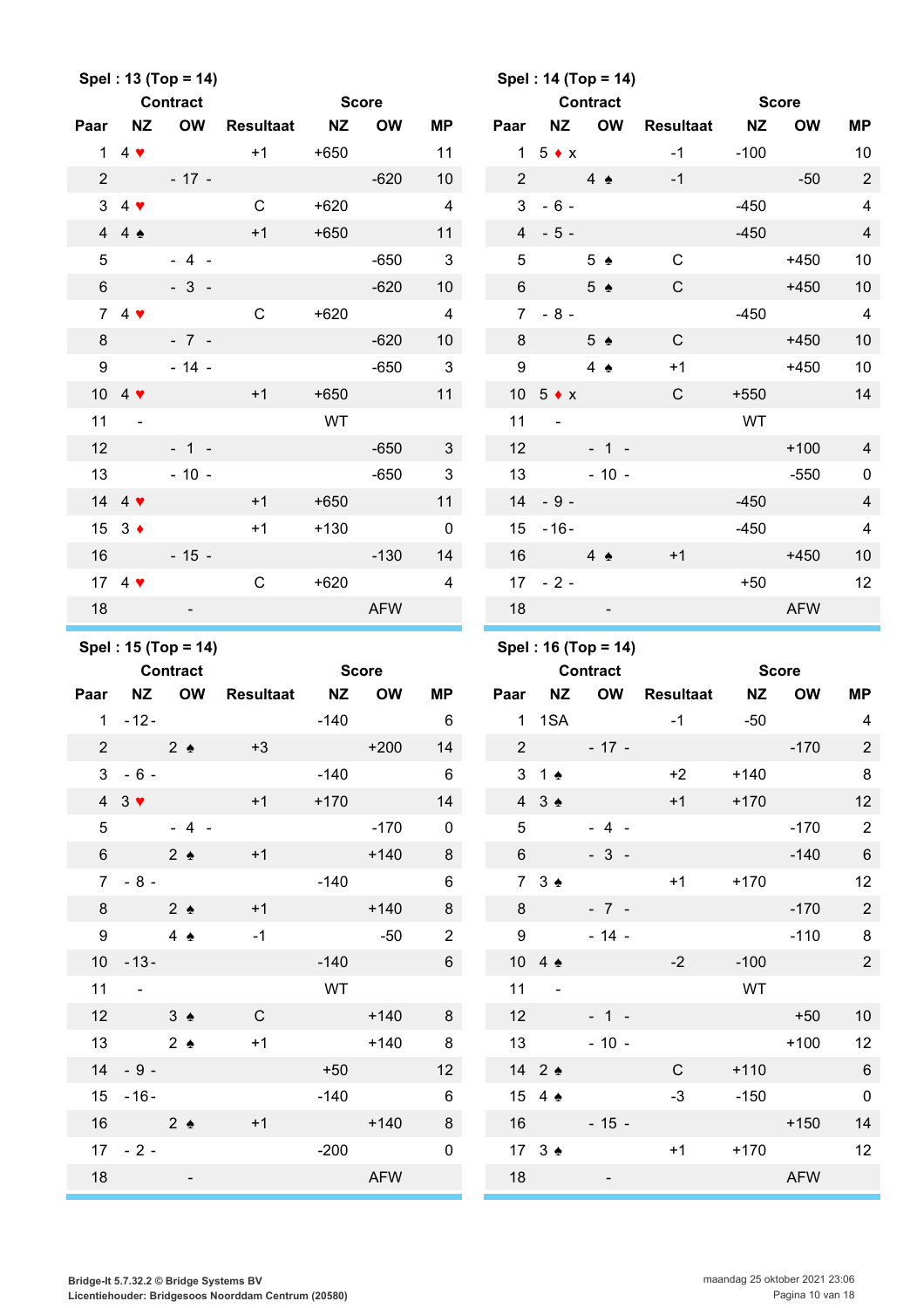|                 |                             | Spel: 17 (Top = 14) |                  |            |              |                  |                |                                   | Spel: 18 (Top = 14) |                  |            |              |                            |
|-----------------|-----------------------------|---------------------|------------------|------------|--------------|------------------|----------------|-----------------------------------|---------------------|------------------|------------|--------------|----------------------------|
|                 |                             | Contract            |                  |            | <b>Score</b> |                  |                |                                   | <b>Contract</b>     |                  |            | <b>Score</b> |                            |
| Paar            | <b>NZ</b>                   | <b>OW</b>           | <b>Resultaat</b> | NZ         | <b>OW</b>    | <b>MP</b>        | Paar           | <b>NZ</b>                         | <b>OW</b>           | <b>Resultaat</b> | <b>NZ</b>  | <b>OW</b>    | <b>MP</b>                  |
| $\mathbf{1}$    |                             | $-4 -$              |                  |            | $-450$       | $\overline{7}$   | $\mathbf{1}$   |                                   | 3 SA                | $+1$             |            | $+430$       | 10                         |
| $\overline{2}$  |                             | $-13 -$             |                  |            | $-450$       | $\overline{7}$   | $\overline{2}$ |                                   | 4 $\triangle$       | $\mathsf{C}$     |            | $+420$       | $\sqrt{5}$                 |
|                 | $3\quad 4 \triangle$        |                     | $+1$             | $+450$     |              | $\overline{7}$   | 3              | $-12-$                            |                     |                  | $-430$     |              | $\overline{4}$             |
|                 | 44.4                        |                     | $+1$             | $+450$     |              | $\overline{7}$   |                | $4 - 1 -$                         |                     |                  | $-430$     |              | $\overline{4}$             |
| $5\phantom{.0}$ | $4 \triangle$               |                     | $+1$             | $+450$     |              | $\overline{7}$   | 5              | $-16-$                            |                     |                  | $+50$      |              | 13                         |
|                 | 64                          |                     | $+1$             | $+450$     |              | $\overline{7}$   |                | $6 - 17 -$                        |                     |                  | $-430$     |              | $\overline{4}$             |
| $\overline{7}$  |                             | $-14 -$             |                  |            | $-480$       | $\pmb{0}$        | $\overline{7}$ |                                   | 3 SA                | $-1$             |            | $-50$        | $\mathbf{1}$               |
| 8               |                             | $-11 -$             |                  |            | $+50$        | 14               | 8              |                                   | 3 SA                | $+2$             |            | $+460$       | 14                         |
|                 | 94                          |                     | $+1$             | $+450$     |              | $\overline{7}$   | 9              | $-10-$                            |                     |                  | $-420$     |              | $\boldsymbol{9}$           |
| 10              |                             | $-9 -$              |                  |            | $-450$       | $\overline{7}$   | 10             |                                   | $4 \triangle$       | $\mathbf C$      |            | $+420$       | $\sqrt{5}$                 |
|                 | 11 6 ♠                      |                     | $-1$             | $-50$      |              | $\pmb{0}$        | 11             | $-8-$                             |                     |                  | $-460$     |              | $\pmb{0}$                  |
| 12              |                             | $-3-$               |                  |            | $-450$       | $7\overline{ }$  | 12             |                                   | 3 SA                | $+1$             |            | $+430$       | 10                         |
|                 | 13 4 4                      |                     | $+1$             | $+450$     |              | $\overline{7}$   | 13             | $-2-$                             |                     |                  | $-420$     |              | $9\,$                      |
|                 | 14 4 $\triangle$            |                     | $+2$             | $+480$     |              | 14               | 14             | $-7-$                             |                     |                  | $+50$      |              | 13                         |
| 15              |                             |                     |                  |            | WT           |                  | 15             |                                   | $\blacksquare$      |                  |            | WT           |                            |
| 16              |                             | $-5 -$              |                  |            | $-450$       | $7\overline{ }$  | 16             |                                   | 3 SA                | $-1$             |            | $-50$        | $\mathbf{1}$               |
| 17              |                             | $-6 -$              |                  |            | $-450$       | $\overline{7}$   | 17             |                                   | 3 SA                | $+1$             |            | $+430$       | 10                         |
| 18              | $\overline{\phantom{a}}$    |                     |                  | <b>AFW</b> |              |                  | 18             |                                   |                     |                  | <b>AFW</b> |              |                            |
|                 |                             |                     |                  |            |              |                  |                |                                   |                     |                  |            |              |                            |
|                 |                             |                     |                  |            |              |                  |                |                                   |                     |                  |            |              |                            |
|                 |                             | Spel: 19 (Top = 14) |                  |            |              |                  |                |                                   | Spel: 20 (Top = 14) |                  |            |              |                            |
|                 |                             | <b>Contract</b>     |                  |            | <b>Score</b> |                  |                |                                   | <b>Contract</b>     |                  |            | <b>Score</b> |                            |
| Paar            | <b>NZ</b>                   | <b>OW</b>           | <b>Resultaat</b> | <b>NZ</b>  | <b>OW</b>    | <b>MP</b>        | Paar           | <b>NZ</b>                         | <b>OW</b>           | <b>Resultaat</b> | <b>NZ</b>  | <b>OW</b>    | <b>MP</b>                  |
| $\mathbf{1}$    |                             | $-4-$               |                  |            | $-140$       | 9                | $\mathbf{1}$   |                                   | $3 \bullet$         | $\mathbf C$      |            | $+110$       | 11                         |
| $\overline{2}$  |                             | $-13 -$             |                  |            | $-170$       | $\mathbf{1}$     | $\overline{2}$ |                                   | 2 SA                | $-1$             |            | $-100$       | $\overline{5}$             |
|                 | $3 \cdot 3 \cdot 2$         |                     | C.               | $+140$     |              | 5                |                | $3 - 12 -$                        |                     |                  | $+100$     |              | 9                          |
|                 | $4 \quad 3 \Leftrightarrow$ |                     | $\mathsf{C}$     | $+140$     |              | 5 <sup>5</sup>   |                | $4 - 1 -$                         |                     |                  | $-110$     |              | $\ensuremath{\mathsf{3}}$  |
|                 | 53 <sub>2</sub>             |                     | $\mathsf{C}$     | $+140$     |              | 5                |                | $5 - 16 -$                        |                     |                  | $+200$     |              | 13                         |
|                 | 63 <sub>2</sub>             |                     | $\mathsf{C}$     | $+140$     |              | 5 <sup>5</sup>   |                | $6 - 17 -$                        |                     |                  | $-110$     |              | $\mathbf{3}$               |
| $\overline{7}$  |                             | $-14 -$             |                  |            | $-140$       | 9                |                | $7 \quad \overline{\phantom{1}}$  | $-14 -$             |                  |            | $+400$       | 14                         |
| 8               |                             | $-11 -$             |                  |            | $-140$       | 9                |                | $8 - 8$                           | $2$ $\bullet$       | $\mathsf{C}$     |            | $+90$        | 8                          |
|                 | $9 \t3$                     |                     | $+1$             | $+170$     |              | 13               |                | $9 - 10 -$                        |                     |                  | $+200$     |              | $13$                       |
|                 | 10                          | $-9 -$              |                  |            | $-170$       | $\overline{1}$   |                | $10 \qquad \qquad 3 \clubsuit$    |                     | $-2$             |            | $-200$       | $\overline{\phantom{0}}$ 1 |
|                 | 11 $3 \triangleleft$        |                     | $\mathsf{C}$     | $+140$     |              | $\overline{5}$   |                | $11 - 8 -$                        |                     |                  | $-90$      |              | $\,6\,$                    |
|                 | 12                          | $-3 -$              |                  |            | $-140$       | 9                | 12             | $4 \triangle$                     |                     | $-1$             |            | $-100$       | $\,$ 5 $\,$                |
|                 | 13 3 $\triangle$            |                     | $+1$             | $+170$     |              | 13               |                | $13 - 2 -$                        |                     |                  | $+100$     |              | 9                          |
|                 | 14 $3 \triangleleft$        |                     | $\mathsf{C}$     | $+140$     |              | 5 <sup>5</sup>   |                | 14 $3$ $\blacktriangledown$       |                     | $-4$             | $-400$     |              | $\pmb{0}$                  |
| 15              |                             |                     |                  |            | WT           |                  | 15             | $\sim 10^{11}$ and $\sim 10^{11}$ |                     |                  |            | WT           |                            |
| 16              |                             | $-5 -$              |                  |            | $-140$       | 9                | 16             |                                   | $2 \triangleleft$   | $-2$             |            | $-200$       | $\mathbf{1}$               |
| 17              |                             | $-6 -$              |                  |            | $-140$       | $\boldsymbol{9}$ | 17             |                                   | 2 $\bullet$         | $\mathsf{C}$     |            | $+110$       | 11                         |
| 18              | $\overline{\phantom{a}}$    |                     |                  | <b>AFW</b> |              |                  | 18             |                                   |                     |                  | AFW        |              |                            |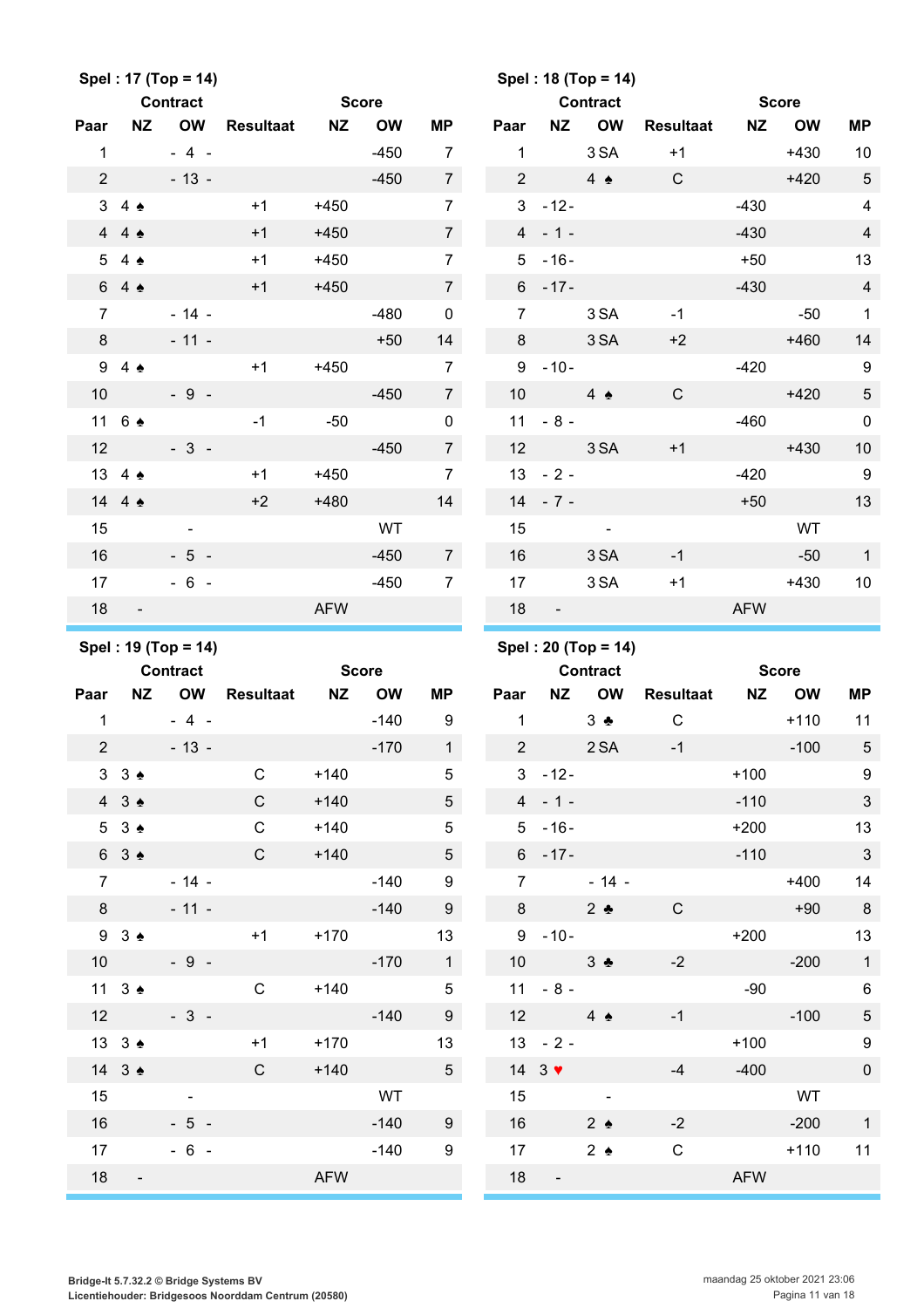|                      |                         | Spel: 21 (Top = 14) |                  |                     |              |                     |                |                                      | Spel: 22 (Top = 14) |                     |              |              |                            |
|----------------------|-------------------------|---------------------|------------------|---------------------|--------------|---------------------|----------------|--------------------------------------|---------------------|---------------------|--------------|--------------|----------------------------|
|                      |                         | <b>Contract</b>     |                  | <b>Score</b>        |              |                     |                |                                      | <b>Contract</b>     |                     | <b>Score</b> |              |                            |
| Paar                 | <b>NZ</b>               | <b>OW</b>           | <b>Resultaat</b> | <b>NZ</b>           | <b>OW</b>    | MР                  | Paar           | <b>NZ</b>                            | OW                  | <b>Resultaat</b>    | <b>NZ</b>    | <b>OW</b>    | <b>MP</b>                  |
| $\mathbf{1}$         | 3SA                     |                     | $\mathsf{C}$     | $+600$              |              | 10                  | 1              | $-10-$                               |                     |                     | $+200$       |              | 14                         |
|                      | 22                      |                     | $+2$             | $+130$              |              | $\mathsf{O}\xspace$ |                | $2 \t3$                              |                     | $-2$                | $-100$       |              | $\sqrt{3}$                 |
| 3                    |                         | $-2-$               |                  |                     | $-130$       | 14                  | $\mathfrak{S}$ |                                      | $-2-$               |                     |              | $+100$       | 11                         |
|                      | 43.4                    |                     | $+2$             | $+150$              |              | $\mathbf{3}$        |                | $4 - 7 -$                            |                     |                     | $+100$       |              | $10$                       |
| $\sqrt{5}$           | $\sim$                  |                     |                  | WT                  |              |                     | 5              | $\sim$ $\sim$                        |                     |                     | WT           |              |                            |
|                      | 6 2SA                   |                     | $+2$             | $+180$              |              | $6\phantom{.}6$     |                | 62                                   |                     | $-2$                | $-100$       |              | $\ensuremath{\mathsf{3}}$  |
| $\overline{7}$       |                         | $-4 -$              |                  |                     | $-150$       | 11                  | $\overline{7}$ |                                      | 1 SA                | $-1$                |              | $-100$       | $\overline{\mathbf{4}}$    |
|                      | 8 3 ♣                   |                     | $+2$             | $+150$              |              | $\mathbf{3}$        |                | 82                                   |                     | $-2$                | $-100$       |              | $\sqrt{3}$                 |
| 9                    | 5 <sub>2</sub>          |                     | $\mathsf{C}$     | $+600$              |              | 10                  |                | 92                                   |                     | $-2$                | $-100$       |              | $\sqrt{3}$                 |
| 10                   |                         | $-1 -$              |                  |                     | $-600$       | $\overline{4}$      | 10             |                                      | 2 SA                | $-2$                |              | $-200$       | $\pmb{0}$                  |
|                      | 11 3SA                  |                     | $\mathsf{C}$     | $+600$              |              | 10                  |                | 11 $2 \triangleleft$                 |                     | $\mathsf C$         | $+110$       |              | 12                         |
| 12                   |                         | $-11 -$             |                  |                     | $-600$       | $\overline{4}$      | 12             |                                      | $-11 -$             |                     |              | $-110$       | $\sqrt{2}$                 |
| 13                   |                         | $-6 -$              |                  |                     | $-180$       | 8                   | 13             |                                      | $-6 -$              |                     |              | $+100$       | 11                         |
| 14                   |                         | $-17 -$             |                  |                     | $-630$       | $\pmb{0}$           | 14             |                                      | 1 $\triangle$       | $\mathsf{C}$        |              | $+80$        | $6\phantom{1}6$            |
| 15                   |                         | $-8 -$              |                  |                     | $-150$       | 11                  | 15             |                                      | $-8 -$              |                     |              | $+100$       | 11                         |
| 16                   |                         | $-9 -$              |                  |                     | $-600$       | $\overline{4}$      | 16             |                                      | $-9 -$              |                     |              | $+100$       | 11                         |
|                      | 17 3SA                  |                     | $+1$             | $+630$              |              | 14                  |                | $17 - 14 -$                          |                     |                     | $-80$        |              | 8                          |
| 18                   |                         |                     |                  |                     | <b>AFW</b>   |                     | 18             |                                      |                     |                     |              | <b>AFW</b>   |                            |
|                      |                         |                     |                  |                     |              |                     |                |                                      |                     |                     |              |              |                            |
|                      |                         |                     |                  |                     |              |                     |                |                                      |                     |                     |              |              |                            |
|                      |                         | Spel: 23 (Top = 14) |                  |                     |              |                     |                |                                      | Spel: 24 (Top = 14) |                     |              |              |                            |
|                      |                         | <b>Contract</b>     |                  |                     | <b>Score</b> |                     |                |                                      | <b>Contract</b>     |                     |              | <b>Score</b> |                            |
| Paar<br>$\mathbf{1}$ | <b>NZ</b>               | OW                  | <b>Resultaat</b> | <b>NZ</b><br>$-650$ | <b>OW</b>    | MP                  | Paar           | NZ                                   | OW                  | <b>Resultaat</b>    | <b>NZ</b>    | <b>OW</b>    | <b>MP</b>                  |
|                      | $-10-$                  |                     |                  |                     |              | 9                   |                | $1 - 10 -$                           |                     |                     | $+150$       |              | 14                         |
|                      | $2 - 3 -$               |                     |                  | $-650$              |              | $\boldsymbol{9}$    |                | $2 - 3 -$                            |                     |                     | $-90$        |              | $\,6\,$                    |
|                      | $3 \qquad 4 \spadesuit$ |                     | $+1$             | $-680$              | $+650$       | 5 <sub>5</sub><br>1 |                | $3^{\circ}$                          | 1 SA                | $\mathbf C$<br>$-1$ | $-50$        |              | $+90$ 8                    |
|                      | $4 - 7 -$<br>$5 -$      |                     |                  | WT                  |              |                     |                | $4 \quad 3 \Leftrightarrow$<br>$5 -$ |                     |                     | <b>WT</b>    |              | $\overline{\phantom{0}}$ 8 |
|                      | $6 - 13 -$              |                     |                  | $-650$              |              | 9                   |                |                                      | $61$ $\bullet$      | $+2$                | $+140$       |              |                            |
|                      | $7 \quad 4 \bullet$     |                     | $+2$             |                     | $+680$       | 13                  |                |                                      | $7 - 4 -$           |                     |              | $+50$        | $6\overline{6}$            |
|                      | $8 - 15 -$              |                     |                  | $-680$              |              | $\overline{1}$      |                | $8 - 15 -$                           |                     |                     |              | $+50$        | 12<br>10                   |
|                      | $9 - 16 -$              |                     |                  | $-650$              |              | 9                   |                | $9 - 16 -$                           |                     |                     |              | $-140$       | $\overline{1}$             |
|                      | 10 $4 \triangle$        |                     | $+1$             |                     | $+650$       | 5 <sup>5</sup>      |                |                                      | 10 1 SA             | $-3$                |              | $-150$       | $\pmb{0}$                  |
|                      | $11 - 12 -$             |                     |                  | $-650$              |              | 9                   |                | $11 - 12 -$                          |                     |                     |              | $-140$       | $\overline{\phantom{0}}$ 1 |
|                      | 12 $4 \bullet$          |                     | $+1$             |                     | $+650$       | 5 <sup>5</sup>      |                | $12$ and $12$                        | $2 \bullet$         | $+1$                |              | $+140$       | 13                         |
| 13                   |                         | 4 $\bullet$         | $+1$             |                     | $+650$       | $5\phantom{.0}$     |                | 13                                   | $-6 -$              |                     |              | $-140$       | $\overline{\phantom{a}}$   |
| 14                   |                         | $4 \triangle$       | $+1$             |                     | $+650$       | 5 <sup>5</sup>      |                | 14                                   | $2 \bullet$         | $\mathsf{C}$        |              | $+110$       | 10                         |
| 15 <sup>15</sup>     |                         | $4 \triangle$       | $+2$             |                     | $+680$       | 13                  |                | 15                                   | $2 \bullet$         | $-1$                |              | $-50$        | $\overline{4}$             |
|                      | $16$ 4 $\bullet$        |                     | $+1$             |                     | $+650$       | 5 <sup>5</sup>      |                | 16                                   | $3 \bullet$         | $\mathsf{C}$        |              | $+140$       | 13                         |
|                      | $17 - 14 -$             |                     |                  | $-650$              |              | 9                   |                | $17 - 14$                            |                     |                     |              | $-110$ 4     |                            |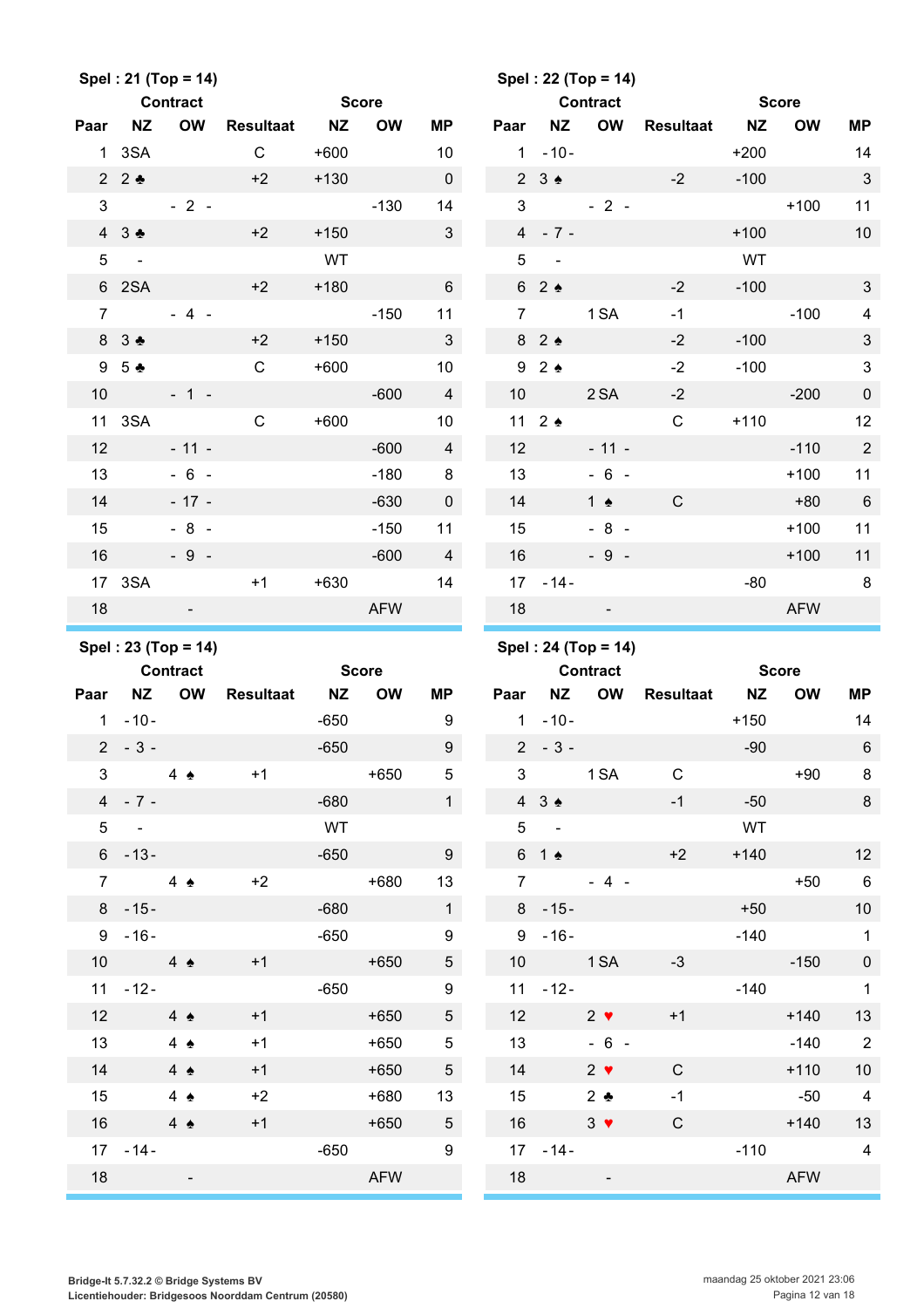|                 |                                 |                    |              |              |           | Lijn C                      |                 |                                             |                    |              |              |              |                                  |
|-----------------|---------------------------------|--------------------|--------------|--------------|-----------|-----------------------------|-----------------|---------------------------------------------|--------------------|--------------|--------------|--------------|----------------------------------|
|                 |                                 | Spel: 1 (Top = 12) |              |              |           |                             |                 |                                             | Spel: 2 (Top = 12) |              |              |              |                                  |
|                 |                                 | <b>Contract</b>    |              | <b>Score</b> |           |                             |                 | <b>Contract</b>                             |                    |              |              | <b>Score</b> |                                  |
| Paar            | <b>NZ</b>                       | <b>OW</b>          | Resultaat NZ |              | <b>OW</b> | MP                          |                 |                                             | Paar NZ OW         | Resultaat NZ |              | <b>OW</b>    | <b>MP</b>                        |
|                 | 1 3SA                           | $2 + 1 -$          | $\mathsf{C}$ | $+400$       | $-400$    | 12<br>$\mathbf 0$           |                 | $1 - 2 -$<br>$2 \left( \frac{1}{2} \right)$ |                    | $+2$         | $-150$       | $+150$       | $\overline{7}$<br>$\overline{5}$ |
|                 | $3 - 10 -$                      |                    |              | $+50$        |           | 8                           |                 | $3 - 10 -$                                  | $3 \bullet$        |              | $-110$       |              | 12                               |
|                 | $4\quad5$ $\rightarrow$         |                    | $-2$         | $-100$       |           | $6\phantom{1}$              |                 | $4 - 7 -$                                   |                    |              | $-150$       |              | $\overline{7}$                   |
|                 | $52 \div$                       |                    | $+1$         | $+110$       |           | 10 <sup>°</sup>             |                 | $5 - 8 -$                                   |                    |              | $-460$       |              | $\pmb{0}$                        |
|                 | $6 - 11 -$                      |                    |              | $-170$       |           | $\mathbf{1}$                |                 | $6 - 11 -$                                  |                    |              | $-170$       |              | $\overline{4}$                   |
| $\overline{7}$  |                                 | $-4-$              |              |              | $+100$    | $\,6\,$                     | $7^{\circ}$     |                                             | 4 $\clubsuit$      | $+1$         |              | $+150$       | $\sqrt{5}$                       |
| 8               |                                 | $-5 -$             |              |              | $-110$    | $\overline{2}$              | 8               |                                             | 3 SA               | $+2$         |              | $+460$       | 12                               |
|                 | $9 - 12 -$                      |                    |              | $-140$       |           | $\overline{\mathbf{4}}$     |                 | $9 - 12 -$                                  |                    |              | $-130$       |              | 10                               |
| 10              |                                 | $3 \bullet$        | $-1$         |              | $-50$     | $\overline{4}$              | 10 <sup>°</sup> |                                             | $2 \triangle$      | $\mathsf{C}$ |              | $+110$       | $\overline{0}$                   |
| 11              |                                 | $3 \bullet$        | $+1$         |              | $+170$    | 11                          | 11              |                                             | $3 \bullet$        | $+3$         |              | $+170$       | 8                                |
| 12 <sup>°</sup> | $2 \sqrt{ }$                    |                    | $+1$         |              | $+140$    | 8                           | 12              |                                             | $2 \bullet$        | $+2$         |              | $+130$       | $\overline{2}$                   |
|                 | $13 - 14 -$                     |                    |              | $-170$       |           | $\mathbf{1}$                |                 | $13 - 14 -$                                 |                    |              | $-420$       |              | 2                                |
|                 | 14 $2 \sqrt{ }$                 |                    | $+2$         |              | $+170$    | 11                          |                 | 14                                          | 5 <sub>2</sub>     | $+1$         |              | $+420$       | 10                               |
|                 |                                 |                    |              |              |           |                             |                 |                                             |                    |              |              |              |                                  |
|                 |                                 | Spel: 3 (Top = 12) |              |              |           |                             |                 |                                             | Spel: 4 (Top = 12) |              |              |              |                                  |
|                 |                                 | <b>Contract</b>    |              | <b>Score</b> |           |                             |                 | <b>Contract</b>                             |                    |              | <b>Score</b> |              |                                  |
| Paar            | <b>NZ</b>                       | <b>OW</b>          | Resultaat NZ |              | <b>OW</b> | <b>MP</b>                   | Paar            |                                             | NZ OW              | Resultaat NZ |              | <b>OW</b>    | <b>MP</b>                        |
|                 | 1 4 $\blacktriangledown$        |                    | $-3$         | $-150$       |           | $\overline{0}$              |                 | $1 - 2 -$                                   |                    |              | $-110$       |              | 12                               |
| 2 <sup>1</sup>  |                                 | $-1 -$             |              |              | $+150$    | 12                          | $2^{\circ}$     |                                             | $2 \bullet$        | $\mathsf{C}$ |              | $+110$       | $\pmb{0}$                        |
|                 | 3 2SA                           |                    | $\mathsf{C}$ | $+120$       |           | 6                           |                 | $3 - 10 -$                                  |                    |              | $-170$       |              | 9                                |
|                 | $4 \quad 3 \blacktriangleright$ |                    | C            | $+140$       |           | 10                          |                 | $4 - 7 -$                                   |                    |              | $-170$       |              | $9\,$                            |
|                 | $52$ $\blacktriangleright$      |                    | $+1$         | $+140$       |           | $10$                        |                 | $5 - 8 -$                                   |                    |              | $-200$       |              | $\sqrt{5}$                       |
|                 | $63$ $\blacktriangledown$       |                    | $-1$         | $-50$        |           | $\overline{2}$              |                 | $6 - 11 -$                                  |                    |              | $-650$       |              | $\overline{1}$                   |
| $\overline{7}$  |                                 | $-4 -$             |              |              | $-140$    | $\overline{2}$              | $7^{\circ}$     |                                             | $3 \bullet$        | $+1$         |              | $+170$       | $\sqrt{3}$                       |
|                 | $8 - 8$                         | $-5 -$             |              |              | $-140$    | $2\overline{ }$             |                 | $8 - 8$                                     | $3 \triangle$      | $+2$         |              | $+200$       | $\overline{7}$                   |
|                 | $9 - 12 -$                      |                    |              | $+100$       |           | $\overline{4}$              |                 | $9 - 12 -$                                  |                    |              | $-650$       |              | $\overline{1}$                   |
| 10 <sup>°</sup> |                                 | $-3-$              |              |              | $-120$    | $6\phantom{.}$              | 10 <sup>1</sup> |                                             | $3 \triangle$      | $+1$         |              | $+170$       | $\sqrt{3}$                       |
|                 | 11                              | $-6 -$             |              |              | $+50$     | 10                          |                 | 11                                          | 4 $\triangle$      | $+1$         |              | $+650$       | 11                               |
|                 | 12                              | $3 +$              | $-1$         |              | $-100$    | 8                           |                 | $12$ and $12$                               | $4 \triangle$      | $+1$         |              | $+650$       | 11                               |
|                 | 13 $2 \blacktriangledown$       | $14 - 13 -$        | $+1$         | $+140$       |           | 10 <sup>°</sup><br>$-140$ 2 |                 | $13 - 14 -$<br>14                           | $3 \triangle$      | $+2$         | $-200$       | $+200$       | $\sqrt{5}$<br>$\overline{7}$     |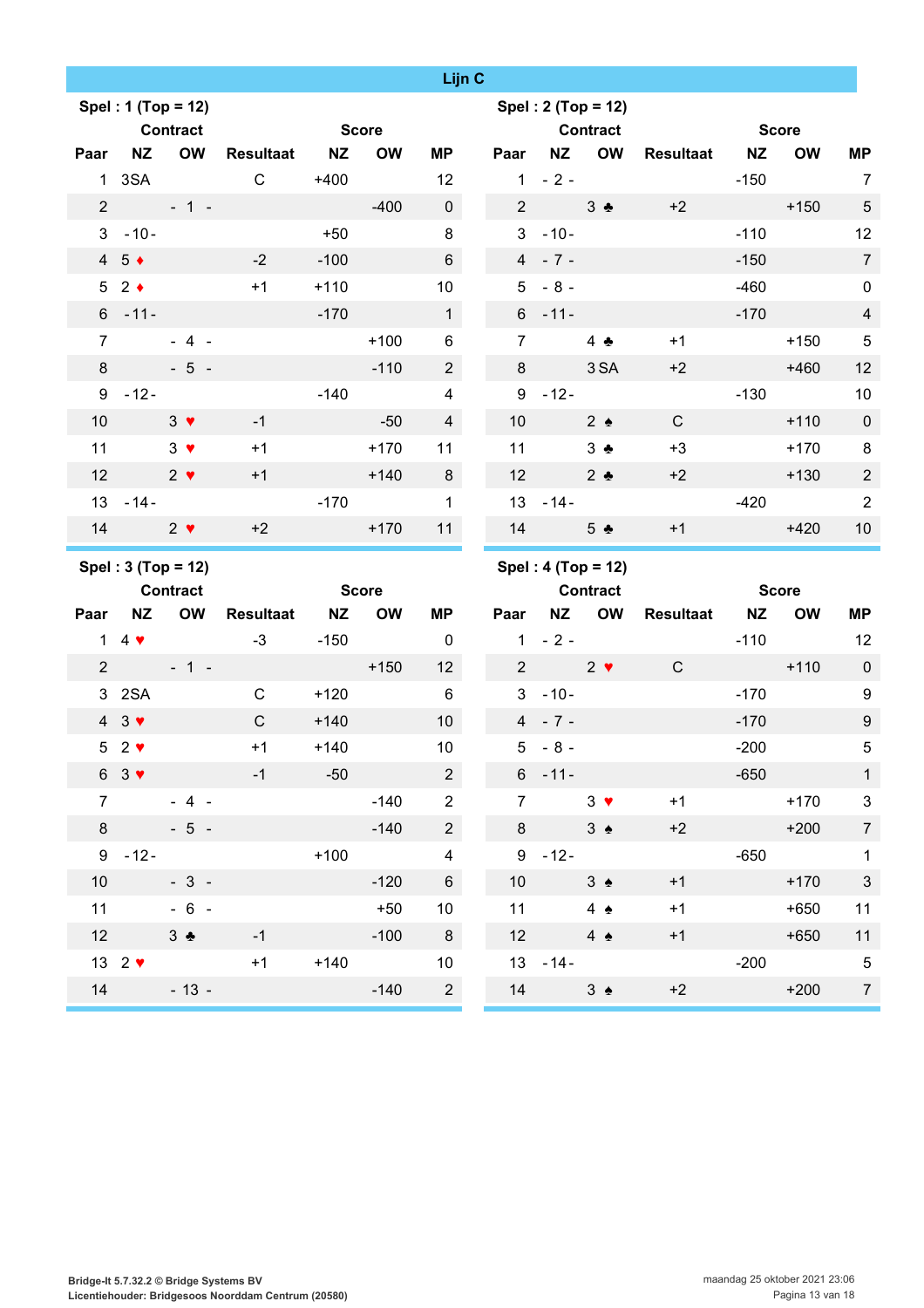|                 |                     | Spel: 5 (Top = 12)                    |                  |              |           |                         |                 |                     | Spel: 6 (Top = 12) |              |                 |              |                          |
|-----------------|---------------------|---------------------------------------|------------------|--------------|-----------|-------------------------|-----------------|---------------------|--------------------|--------------|-----------------|--------------|--------------------------|
|                 |                     | <b>Contract</b>                       |                  | <b>Score</b> |           |                         |                 |                     | <b>Contract</b>    |              | <b>Score</b>    |              |                          |
| Paar            |                     | NZ OW                                 | <b>Resultaat</b> | <b>NZ</b>    | <b>OW</b> | ΜP                      | Paar            |                     | NZ OW              | Resultaat NZ |                 | <b>OW</b>    | MP                       |
|                 | $1 - 14 -$          |                                       |                  | $+50$        |           | $5\phantom{.0}$         |                 | $1 - 14 -$          |                    |              | $-110$          |              | $\overline{2}$           |
| $\overline{2}$  |                     | $-11 -$                               |                  |              | $-80$     | $\overline{4}$          | $2^{\circ}$     |                     | $3 \triangleleft$  | $-1$         |                 | $-100$       | $\sqrt{5}$               |
|                 | $3 - 4 -$           |                                       |                  | $+50$        |           | $\sqrt{5}$              | $\mathbf{3}$    | $-4-$               |                    |              | $-140$          |              | $\mathbf 0$              |
| $\overline{4}$  |                     | 1 SA                                  | $-1$             |              | $-50$     | $\overline{7}$          | $\overline{4}$  |                     | $2 \triangle$      | $+1$         |                 | $+140$       | 12                       |
| $5\phantom{.0}$ |                     | $-12-$                                |                  |              | $+200$    | 12                      | $5\phantom{.0}$ |                     | $3 \triangle$      | $-2$         |                 | $-200$       | $\mathbf 0$              |
|                 |                     | 6 1SA                                 | $+1$             | $+120$       |           | 12                      |                 | $63 \bullet$        |                    | $-1$         | $-50$           |              | $\overline{4}$           |
| $\overline{7}$  |                     | $-13-$                                |                  |              | $+100$    | 10 <sup>1</sup>         | $\overline{7}$  |                     | $3 \bullet$        | $-1$         |                 | $-100$       | $\overline{5}$           |
|                 | $8 - 9 -$           |                                       |                  | $+100$       |           | 10 <sup>1</sup>         |                 | $8 \quad 3 \bullet$ |                    | $\mathsf{C}$ | $+110$          |              | 10                       |
| 9               |                     | $2 \bullet$                           | $-2$             |              | $-100$    | $\overline{2}$          | 9               |                     | $-8 -$             |              |                 | $-110$       | $\overline{2}$           |
| 10 <sup>°</sup> |                     | $-6 -$                                |                  |              | $-120$    | $\overline{0}$          | 10              |                     | $-6 -$             |              |                 | $+50$        | $\,8\,$                  |
|                 | 11 1 $\triangle$    |                                       | $\mathbf C$      | $+80$        |           | 8                       |                 | $11 - 2 -$          |                    |              | $+100$          |              | $\overline{7}$           |
|                 | 12 2 $\triangle$    |                                       | $-2$             | $-200$       |           | $\overline{0}$          |                 | $12 - 5 -$          |                    |              | $+200$          |              | 12                       |
|                 | 13 $3 \div$         |                                       | $-1$             | $-100$       |           | $\overline{2}$          |                 | $13 - 7 -$          |                    |              | $+100$          |              | $\overline{7}$           |
| 14              |                     | $3 \bullet$                           | $-1$             |              | $-50$     | 7 <sup>7</sup>          |                 | 14                  | $2 \triangleleft$  | C            |                 | $+110$       | 10                       |
|                 |                     |                                       |                  |              |           |                         |                 |                     |                    |              |                 |              |                          |
|                 |                     |                                       |                  |              |           |                         |                 |                     |                    |              |                 |              |                          |
|                 |                     | Spel: 7 (Top = 12)<br><b>Contract</b> |                  | <b>Score</b> |           |                         |                 | <b>Contract</b>     | Spel: 8 (Top = 12) |              |                 | <b>Score</b> |                          |
| Paar            |                     | NZ OW                                 | Resultaat NZ     |              | <b>OW</b> | ΜP                      |                 |                     | Paar NZ OW         | Resultaat    | <b>NZ</b>       | <b>OW</b>    | MP                       |
|                 | $1 - 14 -$          |                                       |                  | $+100$       |           | 9                       | 1               | $-14-$              |                    |              | $+50$           |              | 11                       |
| $2^{\circ}$     | $4 \triangle$       |                                       | $-2$             |              | $-200$    | $\mathbf 0$             |                 | $2 \times 2 \times$ |                    | $\mathbf C$  |                 | $+110$       | $6\phantom{1}6$          |
| 3 <sup>1</sup>  | $-4-$               |                                       |                  | $+100$       |           | 9                       |                 | $3 - 4 -$           |                    |              | $-140$          |              | 2                        |
| $\overline{4}$  |                     | $3 \triangle$                         | $-1$             |              | $-100$    | $\mathbf{3}$            | $\overline{4}$  |                     | $3 \bullet$        | $\mathsf{C}$ | <b>Contract</b> | $+140$       | 10                       |
|                 |                     | $5 - 12 -$                            |                  |              | $-90$     | $6\phantom{1}$          | 5 <sup>5</sup>  |                     | $2 \bullet$        | $\mathbf C$  |                 | $+110$       | 6                        |
|                 | $6 - 10 -$          |                                       |                  | $-140$       |           | 1                       |                 | $6 - 10 -$          |                    |              | $-170$          |              | $\mathbf 0$              |
| 7 <sup>7</sup>  |                     | $2 \triangle$                         | $+1$             |              | $+140$    | 11                      | $7\overline{ }$ |                     | $2 \bullet$        | C            |                 | $+110$       | $6\overline{6}$          |
|                 | 84                  |                                       | $-1$             | $-100$       |           | $\overline{4}$          |                 | $8 - 9 -$           |                    |              |                 | $+50$        | 11                       |
| 9               |                     | $-8-$                                 |                  |              | $+100$    | $\overline{\mathbf{8}}$ | 9 <sup>1</sup>  |                     | $4 \bullet$        | $-1$         |                 | $-50$        | $\overline{\phantom{1}}$ |
|                 |                     | 10 $2 \triangleleft$                  | $+1$             |              | $+140$    | 11                      |                 | 10                  | $2 \bullet$        | $+2$         |                 | $+170$       | 12                       |
|                 | $11 - 2 -$          |                                       |                  | $+200$       |           | 12                      |                 | $11 - 2 -$          |                    |              | $-110$          |              | $\,6\,$                  |
|                 | $12 \t2 \t\cdot \t$ |                                       | $\mathsf{C}$     | $+90$        |           | $6\overline{6}$         |                 | $12 - 5 -$          |                    |              | $-110$          |              | $\,6\,$                  |
|                 | $13 - 7 -$          |                                       |                  | $-140$       |           | $\mathbf 1$             |                 | $13 - 7 -$          |                    |              | $-110$          |              | 6                        |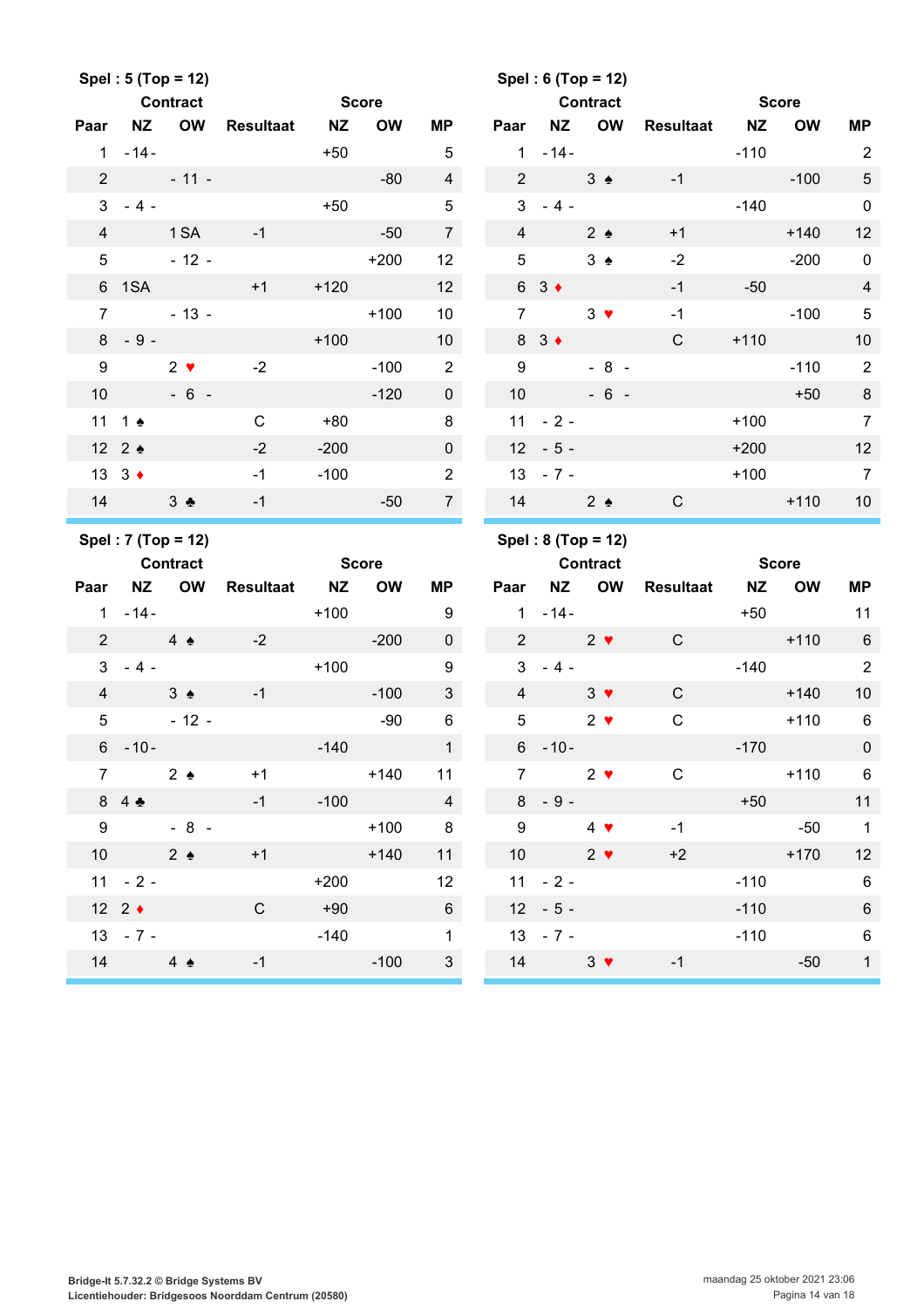|                  |                                                     | Spel: 9 (Top = 12)  |              |              |           |                 |                |                   | Spel: 10 (Top = 12) |              |              |           |                |
|------------------|-----------------------------------------------------|---------------------|--------------|--------------|-----------|-----------------|----------------|-------------------|---------------------|--------------|--------------|-----------|----------------|
|                  |                                                     | <b>Contract</b>     |              | <b>Score</b> |           |                 |                |                   | <b>Contract</b>     |              | <b>Score</b> |           |                |
| Paar             | <b>NZ</b>                                           | <b>OW</b>           | Resultaat    | <b>NZ</b>    | <b>OW</b> | <b>MP</b>       | Paar           | <b>NZ</b>         | OW                  | Resultaat NZ |              | <b>OW</b> | <b>MP</b>      |
|                  | 1 3SA                                               |                     | $-1$         | $-50$        |           | 3               | $\mathbf{1}$   | $-4-$             |                     |              | $-620$       |           | 4              |
|                  | 2 2 SA                                              |                     | C            | $+120$       |           | 11              |                | $2 - 9 -$         |                     |              | $-630$       |           | $\overline{2}$ |
|                  | 3 2SA                                               |                     | $\mathsf{C}$ | $+120$       |           | 11              | 3              | $-8-$             |                     |              | $-170$       |           | 12             |
| $\overline{4}$   |                                                     | $-1 -$              |              |              | $+50$     | 9               | $\overline{4}$ |                   | $4 \triangle$       | $\mathsf{C}$ |              | $+620$    | $\,8\,$        |
|                  | $52$ $\blacktriangleright$                          |                     | $-1$         | $-50$        |           | $\mathfrak{B}$  | 5              | $-6-$             |                     |              | $-650$       |           | $\mathbf 0$    |
| $6\phantom{1}$   |                                                     | $-5 -$              |              |              | $+50$     | 9               | 6              |                   | $4 \triangle$       | $+1$         |              | $+650$    | 12             |
|                  | 7 3SA                                               |                     | $-1$         | $-50$        |           | $\mathfrak{S}$  |                | $7 - 14 -$        |                     |              | $-600$       |           | 8              |
| 8                |                                                     | $-3-$               |              |              | $-120$    | $\mathbf{1}$    | 8              |                   | $3 \bullet$         | $+1$         |              | $+170$    | $\pmb{0}$      |
| 9                |                                                     | $-2-$               |              |              | $-120$    | 1               | 9              |                   | 3 SA                | $+1$         |              | $+630$    | 10             |
| 10               |                                                     | $-11 -$             |              |              | $-110$    | $\overline{4}$  | 10             |                   | 3 SA                | $\mathsf{C}$ |              | $+600$    | $\overline{4}$ |
|                  | 11 $2 \cdot \cdot$                                  |                     | $\mathsf{C}$ | $+110$       |           | 8               | 11             | $-10-$            |                     |              | $-600$       |           | 8              |
| 12               |                                                     | $-13 -$             |              |              | $+50$     | 9               | 12             |                   | 3 SA                | $\mathsf{C}$ |              | $+600$    | $\overline{4}$ |
|                  | 13 3SA                                              |                     | $-1$         | $-50$        |           | $\mathbf{3}$    |                | $13 - 12 -$       |                     |              | $-600$       |           | 8              |
| 14               |                                                     | $-7 -$              |              |              | $+50$     | 9               | 14             |                   | 3 SA                | $\mathbf C$  |              | $+600$    | $\overline{4}$ |
|                  |                                                     |                     |              |              |           |                 |                |                   |                     |              |              |           |                |
|                  |                                                     | Spel: 11 (Top = 12) |              |              |           |                 |                |                   | Spel: 12 (Top = 12) |              |              |           |                |
|                  |                                                     | <b>Contract</b>     |              | <b>Score</b> |           |                 |                |                   | <b>Contract</b>     |              | <b>Score</b> |           |                |
| Paar             |                                                     | NZ OW               | Resultaat NZ |              | <b>OW</b> | ΜP              | Paar           | ΝZ                | OW                  | Resultaat NZ |              | <b>OW</b> | MP             |
|                  | $1 - 4 -$                                           |                     |              | $-120$       |           | 2               |                | 1 4 $\triangle$   |                     | $-1$         | $-100$       |           | $\overline{1}$ |
|                  | $2 - 9 -$                                           |                     |              | $-150$       |           | $\mathbf 0$     |                | 24                |                     | $-1$         | $-100$       |           | $\mathbf{1}$   |
| 3                | $-8-$                                               |                     |              | $-90$        |           | 10              |                | $3 \cdot 3 \cdot$ |                     | $\mathsf C$  | $+140$       |           | $\overline{7}$ |
| $\overline{4}$   |                                                     | <b>Example 1 SA</b> | $+1$         |              | $+120$    | 10 <sup>1</sup> |                | $4\overline{ }$   | $-1 -$              |              |              | $+100$    | 11             |
| 5                | $-6-$                                               |                     |              | $+100$       |           | 12              | $5^{\circ}$    | $-6-$             |                     |              | $+100$       |           | 4              |
| $6\,$            |                                                     | 3 SA                | $-2$         |              | $-100$    | $\pmb{0}$       | $\,6\,$        |                   | $3 - 1$             | $-2$         |              | $-100$    | $\,8\,$        |
|                  | $7 - 14 -$                                          |                     |              | $-110$       |           | 6               |                | 74                |                     | C            | +620         |           | 11             |
| 8                |                                                     | 1 SA                | $\mathsf{C}$ |              | $+90$     | $2^{\circ}$     | 8              |                   | $-3-$               |              |              | $-140$    | $-5$           |
| $\boldsymbol{9}$ |                                                     | 2 SA                | $+1$         |              | $+150$    | 12              | 9              |                   | $-2 -$              |              |              | $+100$    | 11             |
| 10               |                                                     | $2 \bullet$         | $+1$         |              | $+110$    | $6\overline{6}$ |                | 10                | $-11 -$             |              |              | $-620$    | $\overline{1}$ |
|                  | $11 - 10 -$                                         |                     |              | $-110$       |           | 6               |                | 11 4 $\triangle$  |                     | $\mathsf C$  | $+620$       |           | 11             |
| 12               | $\overline{\phantom{a}}$ 2 $\overline{\phantom{a}}$ |                     | $+1$         |              | $+110$    | $6\overline{6}$ |                | $12$ and $12$     | $-13 -$             |              |              | $-140$    | $\sqrt{5}$     |
|                  | $13 - 12 -$                                         |                     |              | $-110$       | $+110$    | 6               |                | 13 2 $\triangle$  |                     | $+1$         | $+140$       |           | $\overline{7}$ |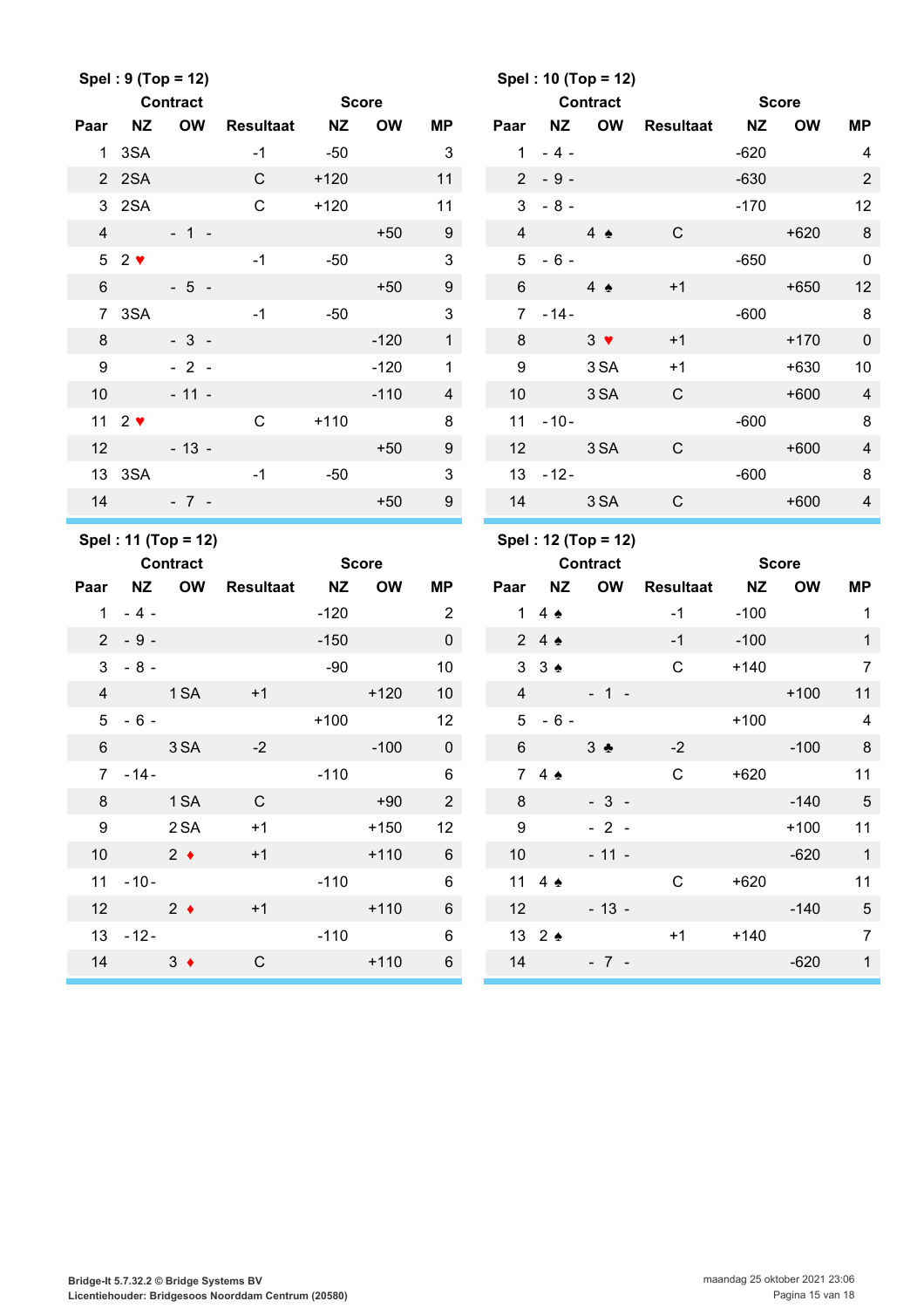|                 |                 | Spel: 13 (Top = 12) |                  |              |           |                         |                 |                     | Spel: 14 (Top = 12) |              |              |              |                          |
|-----------------|-----------------|---------------------|------------------|--------------|-----------|-------------------------|-----------------|---------------------|---------------------|--------------|--------------|--------------|--------------------------|
|                 |                 | <b>Contract</b>     |                  | <b>Score</b> |           |                         |                 |                     | <b>Contract</b>     |              | <b>Score</b> |              |                          |
| Paar            | NZ              | <b>OW</b>           | <b>Resultaat</b> | <b>NZ</b>    | <b>OW</b> | ΜP                      | Paar            | <b>NZ</b>           | OW                  | Resultaat NZ |              | <b>OW</b>    | <b>MP</b>                |
|                 | $1 - 11 -$      |                     |                  | $+100$       |           | $\overline{7}$          |                 | $1\quad2$ $\bullet$ |                     | $-4$         | $-200$       |              | 0,2                      |
|                 | $2 - 5 -$       |                     |                  | $-170$       |           | $\mathbf 0$             |                 | $2 - 5 -$           |                     |              | $-170$       |              | 2,5                      |
| 3               |                 | 2 SA                | $-2$             |              | $-200$    | $\mathbf{1}$            | 3               |                     | $-12 -$             |              |              | $+100$       | 2,5                      |
|                 | $4 - 14 -$      |                     |                  | $-110$       |           | $\overline{2}$          |                 | $4 - 14 -$          |                     |              | $-110$       |              | 7,2                      |
| $5\phantom{.0}$ |                 | $2 \bullet$         | $+2$             |              | $+170$    | 12                      | 5               |                     | $2 \bullet$         | $+2$         |              | $+170$       | 9,5                      |
| 6               |                 | $4 \triangle$       | $-2$             |              | $-200$    | 1                       | $6\overline{6}$ |                     | $-9 -$              |              |              | $+50$        | 0,2                      |
|                 | $7 - 8 -$       |                     |                  | $-90$        |           | $\overline{4}$          | $7^{\circ}$     | $-8-$               |                     |              | $-150$       |              | 4,8                      |
| 8               | $1 +$           |                     | $+1$             |              | $+90$     | 8                       |                 | $8 - 8$             | 1 SA                | $+2$         |              | $+150$       | 7,2                      |
| 9               | $-6-$           |                     |                  | $+200$       |           | 11                      |                 | 92                  |                     | $-1$         | $-50$        |              | 11,8                     |
| 10              | 2 <sub>2</sub>  |                     | $-1$             |              | $-100$    | 5 <sup>5</sup>          | 10              |                     | N G                 |              |              | $+2$         | $\mathbf 0$              |
|                 | 11 2 SA         |                     | $-1$             |              | $-100$    | $5\phantom{.0}$         | 11              |                     | $-1 -$              |              |              | $+200$       | 11,8                     |
|                 | $12 - 3 -$      |                     |                  | $+200$       |           | 11                      |                 | 12 1SA              |                     | $-2$         | $-100$       |              | 9,5                      |
|                 | $13 - 10 -$     |                     |                  | $+100$       |           | $\overline{7}$          |                 | 13 N G              |                     |              | $+2$         |              | $\overline{\phantom{0}}$ |
| 14              | $2 \triangle$   |                     | $\mathbf C$      |              | $+110$    | 10 <sup>1</sup>         | 14              |                     | 1 $\triangle$       | $+1$         |              | $+110$       | 4,8                      |
|                 |                 |                     |                  |              |           |                         |                 |                     |                     |              |              |              |                          |
|                 |                 | Spel: 15 (Top = 12) |                  |              |           |                         |                 |                     | Spel: 16 (Top = 12) |              |              |              |                          |
|                 | <b>Contract</b> |                     |                  | <b>Score</b> |           |                         |                 |                     | <b>Contract</b>     |              |              | <b>Score</b> |                          |
| Paar            | NZ              | <b>OW</b>           | <b>Resultaat</b> | <b>NZ</b>    | <b>OW</b> | ΜP                      | Paar            |                     | NZ OW               | Resultaat NZ |              | <b>OW</b>    | MP                       |
|                 | 1 3SA           |                     | $-2$             | $-200$       |           | $\mathbf 0$             |                 | $1 - 11 -$          |                     |              | $-650$       |              | 2                        |
|                 | 2 2 SA          |                     | $+1$             | $+150$       |           | $6\phantom{1}$          |                 | $2 - 5 -$           |                     |              | $-230$       |              | $\,6\,$                  |
| 3               |                 | $-12-$              |                  |              | $+100$    | 9                       | 3               |                     | $4 \triangle$       | $+2$         |              | $+680$       | 12                       |
|                 | 4 2SA           |                     | $+3$             | $+210$       |           | 8                       |                 | $4 - 14 -$          |                     |              | $+100$       |              | 12                       |
| $5\overline{)}$ |                 | $-2-$               |                  |              | $-150$    | 6                       | 5               |                     | $3 \triangle$       | $+3$         |              | $+230$       | $6\phantom{1}6$          |
| $\,6\,$         |                 | $-9-$               |                  |              | $-630$    | $\mathbf 0$             | $6\,$           |                     | $2 \triangle$       | $+2$         |              | $+170$       | $\overline{2}$           |
|                 |                 | 7 3SA               | $\mathbf{C}$     | $+600$       |           | 10 <sup>°</sup>         |                 | $7 - 8 -$           |                     |              | -620         |              | $\overline{4}$           |
|                 |                 | $8 - 7 -$           |                  |              | $-600$    | $\overline{2}$          |                 | $8 - 8$             | $4 \triangle$       | $\mathbf C$  |              | $+620$       | 8                        |
|                 |                 |                     | 9 3 SA +1        | $+630$       |           | 12                      |                 | $9 - 6 -$           |                     |              |              | $-170$       | 10                       |
|                 |                 | $10 - 13 -$         |                  |              | $+100$    | 9                       |                 | 10                  | $2 \triangle$       | $+3$         |              | $+200$       | $\overline{4}$           |
|                 |                 | $11 - 1 -$          |                  |              | $+200$    | 12                      |                 | 11                  | 4 $\triangle$       | $+1$         |              | $+650$       | 10                       |
|                 |                 | 12 3SA 2007         | $-1$             | $-100$       |           | 3 <sup>1</sup>          |                 | $12 - 3 -$          |                     |              | $-680$       |              | $\pmb{0}$                |
|                 | 13 3SA          |                     | $-1$             | $-100$       |           | $\overline{\mathbf{3}}$ |                 | $13 - 10 -$         |                     |              | $-200$       |              | 8                        |
|                 |                 | $14 - 4 -$          |                  |              | $-210$    | $\overline{\mathbf{4}}$ |                 |                     | 14 $4 \bullet$      | $-1$         |              | $-100$       | $\pmb{0}$                |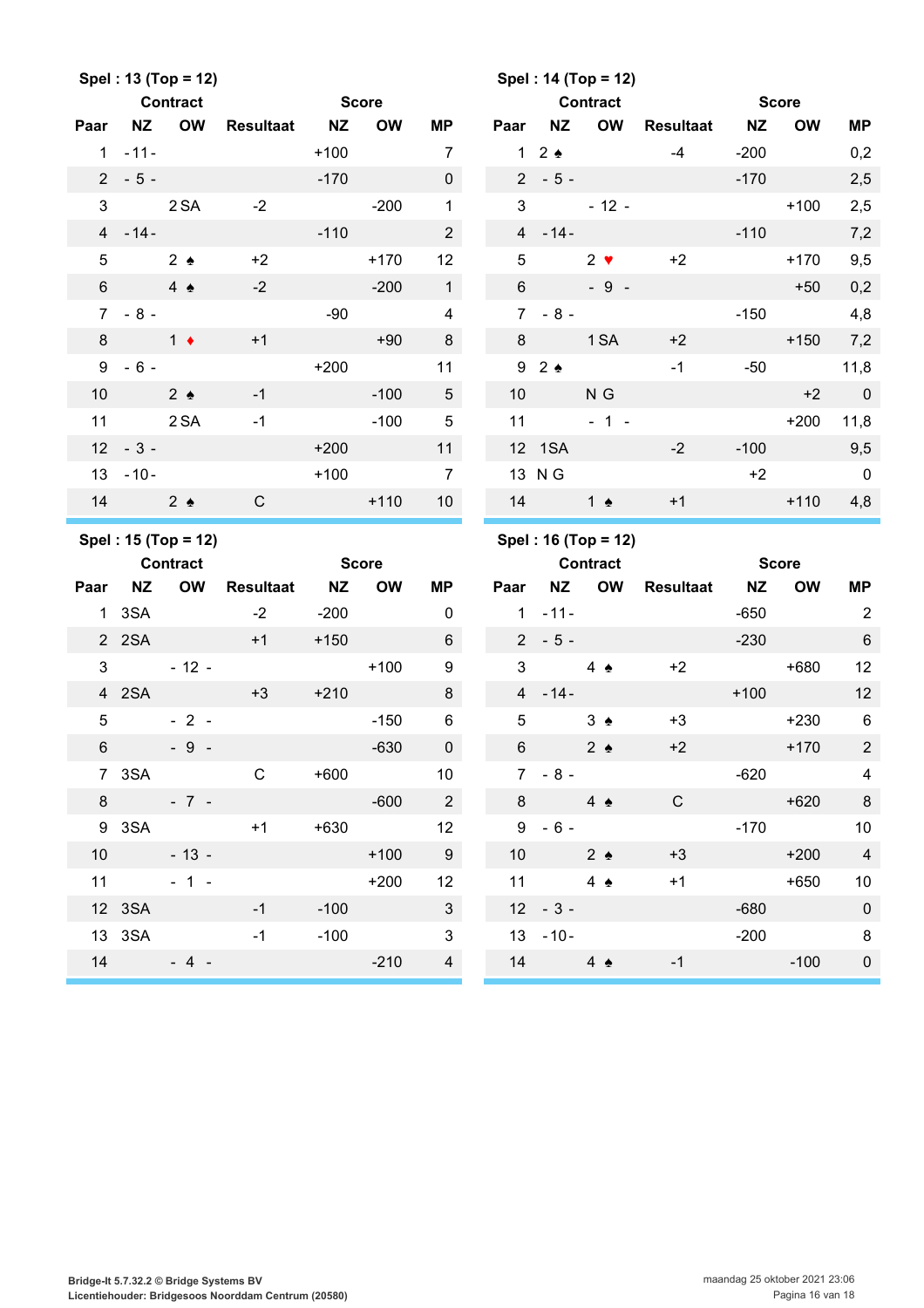|                |                             | Spel: 17 (Top = 12) |                  |           |                           |                      |                | Spel: 18 (Top = 12)             |               |                              |                          |           |                     |                                  |
|----------------|-----------------------------|---------------------|------------------|-----------|---------------------------|----------------------|----------------|---------------------------------|---------------|------------------------------|--------------------------|-----------|---------------------|----------------------------------|
|                |                             | <b>Contract</b>     |                  |           | <b>Score</b>              |                      |                |                                 |               | <b>Contract</b>              |                          |           | <b>Score</b>        |                                  |
| Paar           | <b>NZ</b>                   | <b>OW</b>           | Resultaat        | <b>NZ</b> | <b>OW</b>                 | <b>MP</b>            | Paar           | <b>NZ</b>                       |               | <b>OW</b>                    | <b>Resultaat</b>         | <b>NZ</b> | <b>OW</b>           | <b>MP</b>                        |
| $\mathbf{1}$   |                             | $-12 -$             |                  |           | $-420$                    | $\overline{4}$       | $\mathbf 1$    |                                 | $3 - 1$       |                              | $\mathsf C$              |           | $+110$              | 3                                |
|                | 22                          |                     | $+1$             | $+140$    |                           | 5                    |                | $2 - 3 -$                       |               |                              |                          | $-110$    |                     | 9                                |
| 3              |                             | $-2-$               |                  |           | $-140$                    | $\overline{7}$       | 3              |                                 | $3 -$         |                              | $\mathsf C$              |           | $+110$              | 3                                |
| $\overline{4}$ |                             | $-5 -$              |                  |           | $+50$                     | 10                   | $\overline{4}$ |                                 | $3 \bullet$   |                              | $+1$                     |           | $+130$              | 8                                |
|                | $54$ $\blacktriangledown$   |                     | $-1$             | $-50$     |                           | $\overline{2}$       |                | $5 - 4 -$                       |               |                              |                          | $-130$    |                     | $\overline{\mathcal{A}}$         |
|                | $65$ $\sqrt{ }$             |                     | $-2$             | $-100$    |                           | $\mathbf 0$          |                | $6 - 7 -$                       |               |                              |                          | $-130$    |                     | $\overline{\mathcal{L}}$         |
| $\overline{7}$ |                             | $-6 -$              |                  |           | $+100$                    | 12                   | $\overline{7}$ |                                 | $3 \bullet$   |                              | $+1$                     |           | $+130$              | 8                                |
| 8              |                             | $-13 -$             |                  |           | $-450$                    | $\mathbf{1}$         | 8              |                                 | $3 \bullet$   |                              | $+1$                     |           | $+130$              | 8                                |
|                | 92                          |                     | $+1$             | $+140$    |                           | 5                    |                | $9 - 10 -$                      |               |                              |                          | $+50$     |                     | 12                               |
| 10             |                             | $-9 -$              |                  |           | $-140$                    | $\overline{7}$       | 10             |                                 | $3 \bullet$   |                              | $-1$                     |           | $-50$               | $\mathbf 0$                      |
|                | 11 4 $\blacktriangledown$   |                     | $+1$             | $+450$    |                           | 11                   | 11             | $-14-$                          |               |                              |                          | $-150$    |                     | 0                                |
|                | 12 4 $\blacktriangledown$   |                     | C                | $+420$    |                           | 8                    | 12             | $-1-$                           |               |                              |                          | $-110$    |                     | 9                                |
|                | 13 4 $\blacktriangledown$   |                     | $+1$             | $+450$    |                           | 11                   | 13             | $-8-$                           |               |                              |                          | $-130$    |                     | $\overline{\mathcal{L}}$         |
| 14             |                             | $-11 -$             |                  |           | $-450$                    | $\overline{1}$       | 14             |                                 | $2$ $\bullet$ |                              | $+3$                     |           | $+150$              | 12                               |
|                |                             |                     |                  |           |                           |                      |                |                                 |               |                              |                          |           |                     |                                  |
|                |                             |                     |                  |           |                           |                      |                |                                 |               |                              |                          |           |                     |                                  |
|                |                             | Spel: 19 (Top = 12) |                  |           |                           |                      |                | Spel: 20 (Top = 12)             |               |                              |                          |           |                     |                                  |
| Paar           | <b>NZ</b>                   | <b>Contract</b>     |                  | <b>NZ</b> | <b>Score</b><br><b>OW</b> | <b>MP</b>            | Paar           | <b>NZ</b>                       |               | <b>Contract</b><br><b>OW</b> |                          | <b>NZ</b> | <b>Score</b>        |                                  |
| $\mathbf{1}$   |                             | OW<br>$-12 -$       | <b>Resultaat</b> |           | $-480$                    | $\mathbf 0$          | $\mathbf{1}$   |                                 | $3 \bullet$   |                              | <b>Resultaat</b><br>$-2$ |           | <b>OW</b><br>$-200$ | <b>MP</b><br>$\mathbf 0$         |
|                | 2 3SA                       |                     | $\mathsf{C}$     | $+400$    |                           | $\overline{2}$       |                | $2 - 3 -$                       |               |                              |                          | $-90$     |                     |                                  |
| 3              |                             | $-2-$               |                  |           | $-400$                    | 10                   | 3              |                                 | $2 \bullet$   |                              | ${\bf C}$                |           | $+90$               | $\overline{a}$                   |
|                |                             |                     |                  |           |                           |                      |                |                                 |               | $-5 -$                       |                          |           | $+100$              | 10                               |
| $\overline{4}$ | $54$ $\blacktriangledown$   | $-5 -$              | $+1$             | $+450$    | $-450$                    | $\overline{2}$<br>10 | $\overline{4}$ | 53 <sub>2</sub>                 |               |                              | $-1$                     | $-100$    |                     | 12                               |
|                |                             |                     | $+1$             |           |                           |                      |                |                                 |               |                              |                          |           |                     | $\mathbf 0$<br>$\overline{4}$    |
| $\overline{7}$ | 6 3SA                       | $-6 -$              |                  | $+430$    | $-430$                    | $\overline{7}$<br>5  | $\overline{7}$ | $6 - 7 -$                       |               | $3 +$                        | $-1$                     | $+100$    | $-100$              | 8                                |
|                |                             |                     |                  |           |                           |                      |                |                                 |               |                              |                          |           |                     |                                  |
|                | $8 -$                       | $-13 -$             | $+1$             |           | $-420$                    | 8                    |                | $8 -$                           |               | $-13 -$                      |                          |           | $-110$              | $\overline{6}$                   |
|                | 9 3SA                       |                     |                  | $+430$    |                           | $\overline{7}$       |                | $9 \t3$ $\bullet$               |               |                              | $\mathbf{C}$             | $+140$    |                     | 8                                |
|                | 10                          | $-9-$               |                  |           | $-430$                    | $5\phantom{.0}$      |                | $10 - 9 -$                      |               |                              |                          |           | $-140$              | $\overline{\mathcal{L}}$         |
|                | 11 $3$ $\blacktriangledown$ |                     | $+3$             | $+230$    |                           | $\pmb{0}$            |                | 11 $3 \triangleq$               |               |                              | $+1$                     | $+170$    |                     | 10                               |
|                | 12 4 $\blacktriangledown$   |                     | $+2$             | $+480$    |                           | 12 <sup>°</sup>      |                | $12 - 1 -$                      |               |                              |                          | $+200$    |                     | 12                               |
|                | 13 4 $\blacktriangledown$   | $14 - 11 -$         | $\mathsf{C}$     | $+420$    | $-230$                    | $\overline{4}$<br>12 |                | 13 1 $\triangle$<br>$14 - 11 -$ |               |                              | $+1$                     | $+110$    | $-170$              | $\overline{6}$<br>$\overline{c}$ |